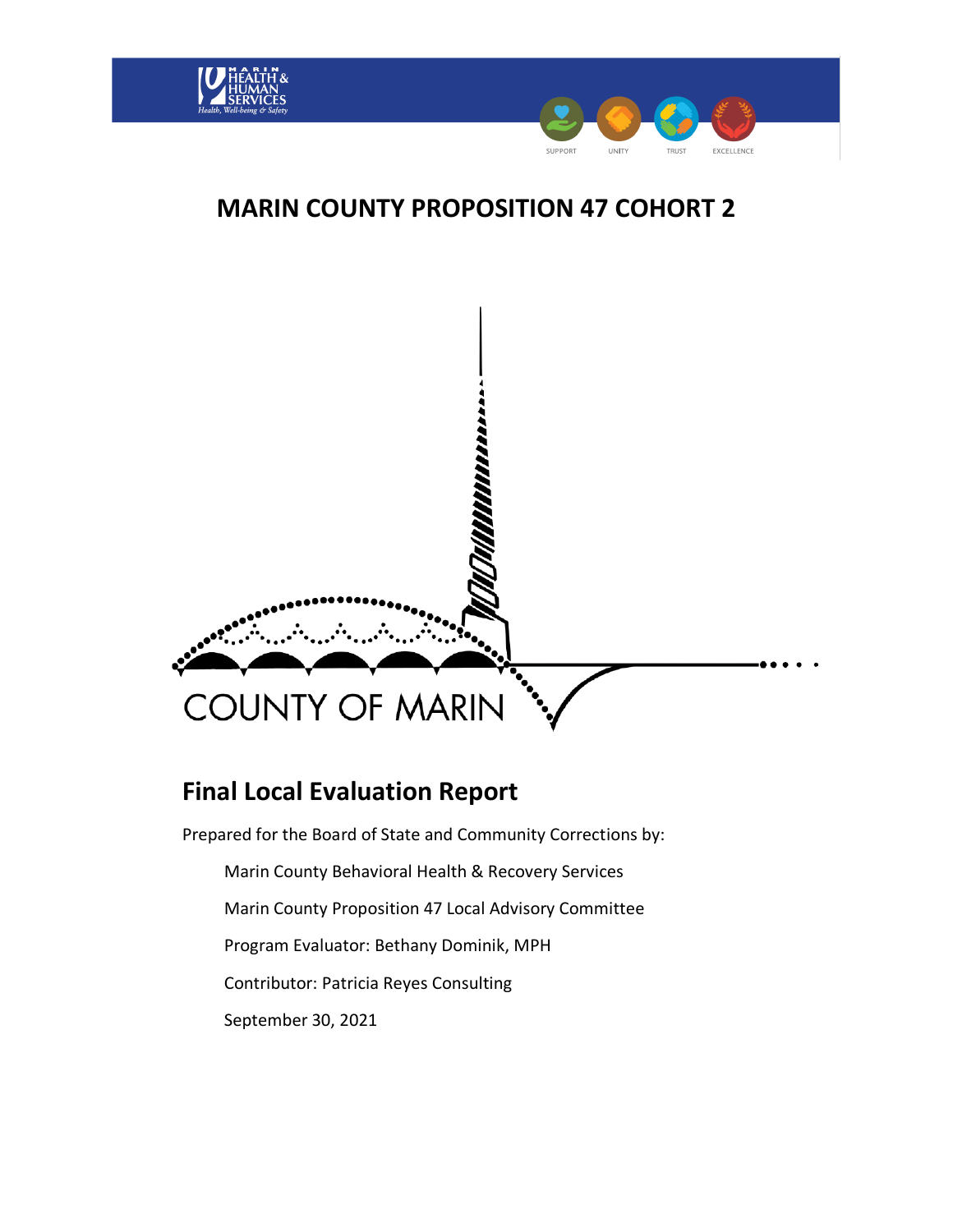



# Contents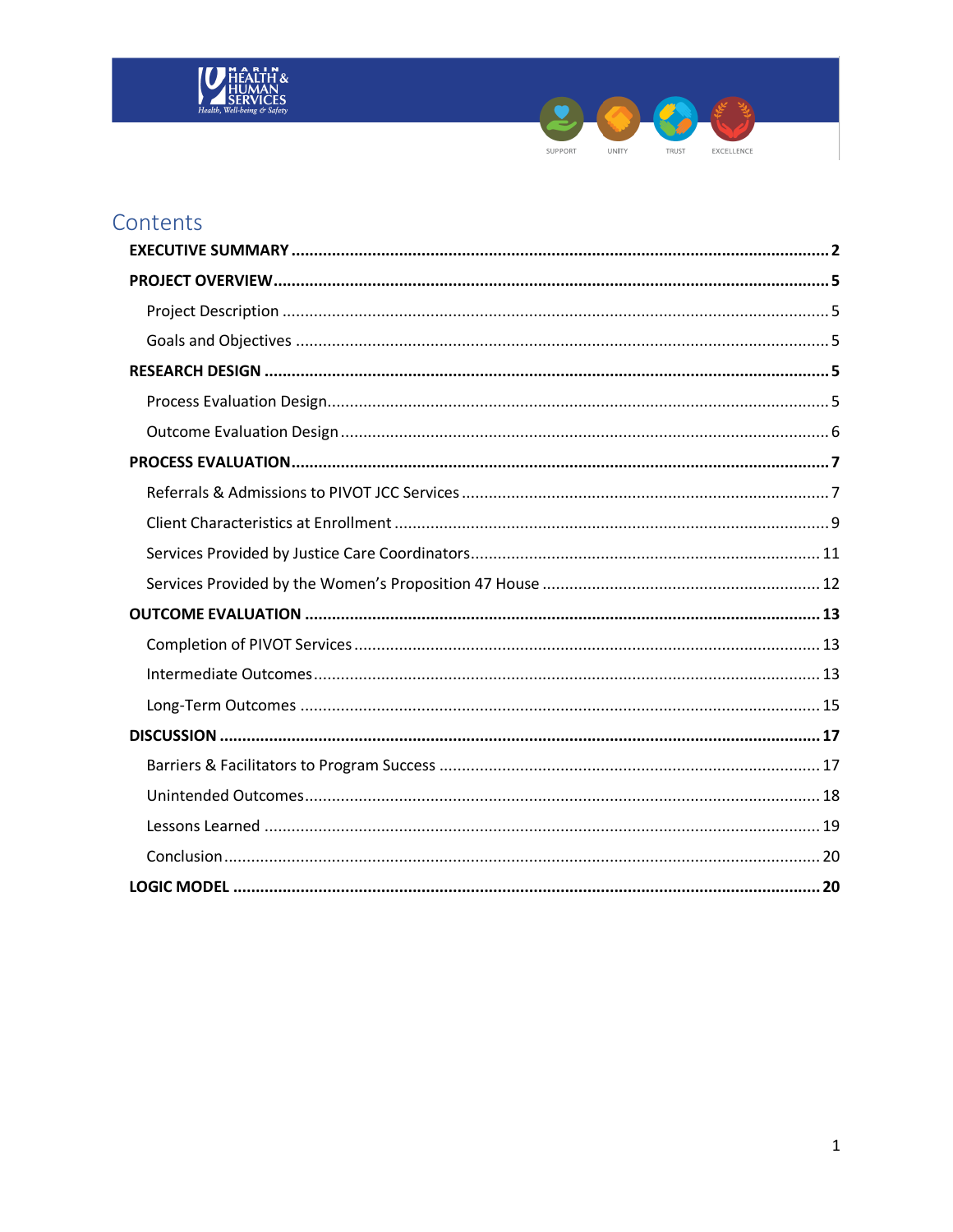



## <span id="page-2-0"></span>EXECUTIVE SUMMARY

Project Purpose: Marin County's Proposition 47 Improving Lives Via Opportunity and Treatment (PIVOT) program, funded by a Proposition 47 Cohort 1 grant, was a care coordination program for individuals with low-level criminal charges and behavioral health disorders. The program had two components. First, the program utilized 1.5 FTE Justice Care Coordinators (JCCs) on-site at the Marin County Superior Court and in the community to meet clients, complete intake assessments, and to provide short-term case management to help link clients to services. Second, in partnership with the St. Vincent de Paul Society of Marin, the program operated a five-bed supported living home providing transitional housing (6 months - 1 year) for women at risk of homelessness who needed behavioral health treatment. The primary goals and objectives of the PIVOT program were to help clients exit criminal justice system involvement through improving court ordered compliance, reducing the behaviors that lead to re-arrest and re-incarceration, and stabilizing criminal justice-involved adults in supportive housing.

Project Accomplishments: From August 2018 to August 2021, 175 individuals were referred to the JCC case managers for assessment, and 141 (81%) were found to be eligible and agreed to accept PIVOT case management services. Of the 141 clients that received PIVOT Cohort 1 services, 24% were referred through the Pathways Mental health court. The most common services the JCCs provided and/or referred clients to included mental health services, substance use services, and housing. Of the 34 clients that were involved in the Pathways court 88% successfully completed services and satisfied court orders. Of the 107 clients that were referred to the program through another source 79% had successful completion of JCC services. In total 16 women were referred to the Proposition 47 House, and 14 were admitted to the house. 50% of women admitted successfully graduated from the house.

Goals Accomplished: Although the overall count of clients served was less than anticipated, clients who received PIVOT services saw improvements for all goals set for the program. For Goal 1: "To help repeat offenders improve their lives and exit criminal justice system involvement", clients, as a group, experienced improvement in all quality-of-life measures on the self-sufficiency matrix. The greatest improvements were in the Access to Services, Legal, and Mental Health metrics. For Goal 2: "To reduce homelessness in our population of focus" 14 women were provided safe and stable housing at the Proposition 47 House, with 50% of participants graduating from the house and exiting to stable housing. In addition to the housing improvements seen in the Proposition 47 House, JCCs provided a housing referral for 19% of enrolled clients. For Goal 3: "To reduce recidivism in our population of focus" clients saw a reduction in jail days and booking in the Marin County jail, comparing the 365 days pre-enrollment and 365 days post-enrollment into PIVOT case management services. The average number of jails days per client decreased by 52%, from 70.7 to 34 days. Of the 111 clients evaluated for new convictions as of January 2021, 11.7% had a new conviction for a felony or misdemeanor committed after PIVOT enrollment. Among those who successfully completed services, 9% recidivated post enrollment, compared to 23% who exited the program without completing requirements.

Unintended Outcomes: The flexibility of the JCCs work with the Proposition 47 program allowed them to adapt to new challenges and opportunities in the county. When the COVID-19 pandemic began in March 2020, JCCs were activated as emergency workers to outreach to unhoused individuals in the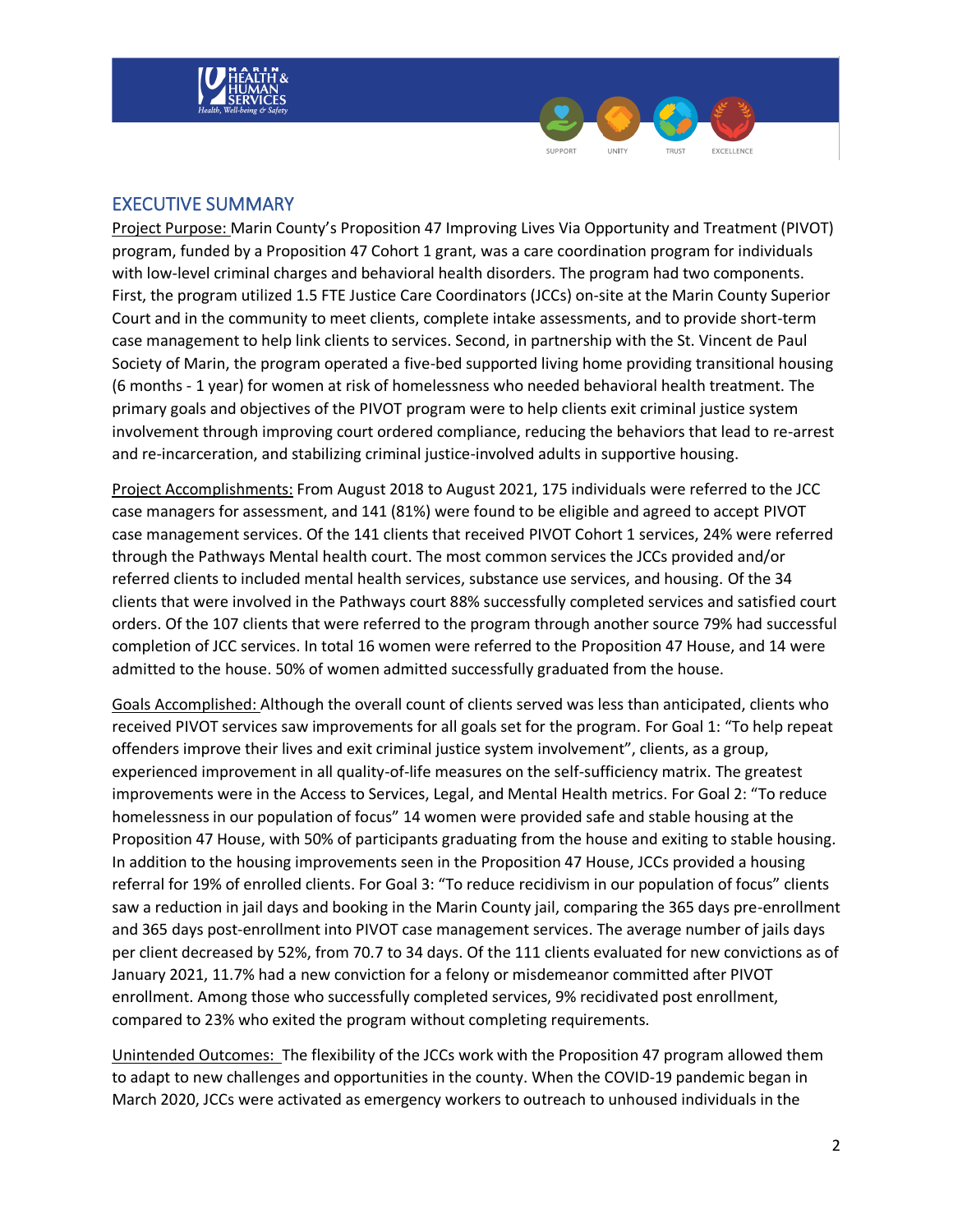

community, many of whom became unhoused for the first time after losing their jobs and housing due to the pandemic. Even once the JCCs were no longer officially deployed as emergency workers (June 2020), they continued direct outreach in the homeless encampments and were able to enroll eligible clients into PIVOT (Cohort 1) and Proposition 47 Cohort 2 services. In early 2021, Marin County launched a Behavioral Health Diversion program focused on offering treatment in lieu of incarceration to people with behavioral health disorders who were charged with criminal offenses. In developing that program, we recognized that eligibility criteria and treatment goals for individuals referred for Diversion were essentially the same as for our PIVOT program. As such, we recognized an opportunity to utilize our JCCs to provide care coordination and support to clients going through the Diversion legal processes.

UNITY

SUPPORT

TRUST

EXCELLENCE

Barriers: One of the key challenges, for both JCC case management services and the Women's Proposition 47 House, was the low number of referrals into the program. We attempted to boost referrals through the quarterly Local Advisory Committee, asking for more clients and asking how JCCs could help facilitate referrals. In the second half of the PIVOT program, the JCC case managers and Women's Proposition 47 House began accepting referrals through community partners, in addition to the referrals from local justice partners, including Recovery Coaches who work for Marin County's Behavioral Health and Recovery Services. While collaborating with justice system partners and expanding referrals from other community sources increased referrals to the program, additional impacts from COVID-19 continued to keep the number of new referrals into the program lower than forecasted in the initial local evaluation proposal. Once clients were enrolled in PIVOT services, there were additional challenges meeting clients' housing and insurance needs. Many clients referred to PIVOT through community referrals were looking to receive housing or obtain public benefits. However, Cohort 1 did not provide funding for housing and the process to get SSI or MediCal was often time consuming. To meet the housing challenge, JCCs would refer clients to local shelters and in-patient treatment programs, but this only partially met the need. However, Marin County did receive additional funding for housing through Proposition 47 Cohort 2 and we were able to transfer clients as needed. Although one of the programs primary strengths was being able to serve individuals without MediCal, we observed challenges in providing services to these uninsured individuals as we were not able to quickly refer clients to services in the community that required MediCal.

Lessons Learned: The PIVOT program piloted several initiatives in the County for the first time: Behavioral Health Diversion, building out community support for jail re-entry, and the creation of the women's Proposition 47 House. There were many lessons learned from these initiatives: 1) Making connections across the justice-system partners, community organization, and Marin BHRS, helped to break down silos and create a broader network of support for individuals in the community experiencing homelessness, behavioral health challenges, and criminal justice involvement; 2) Both JCC Case Management and the women's Proposition 47 House started with more direct court involvement (Pathways Court for JCC Case Management and District Attorney Referrals for Prop 47 house) and moved towards receiving more community and jail re-entry referrals for clients who had previous justice involvement but did not necessarily have an active court case. Although engagement was difficult for some clients when it was not required, other clients thrived when no longer required to participate in services. These experiences demonstrate that although PIVOT services partnered well with the court system, individuals still found PIVOT services helpful even if not required by a judge or District Attorney;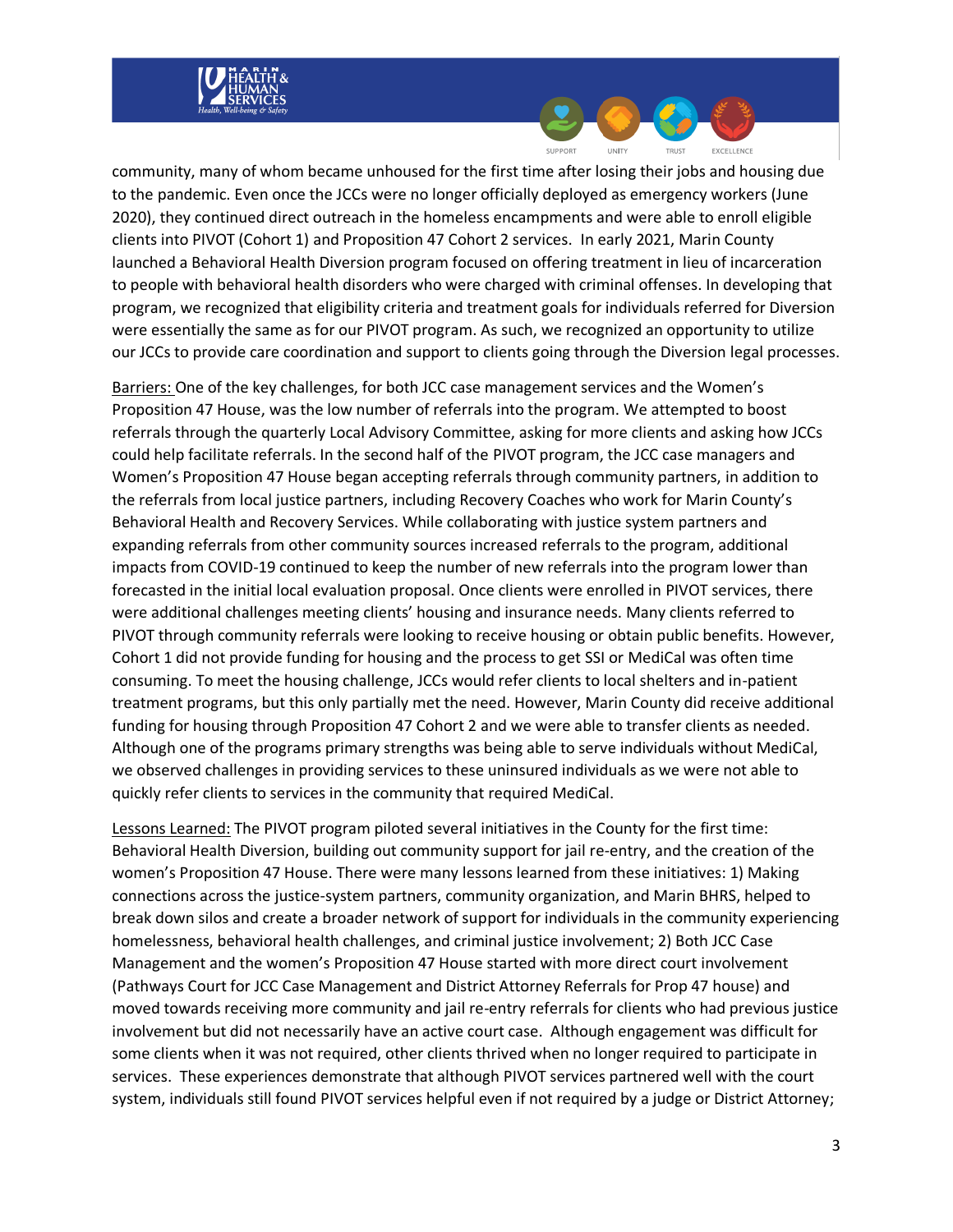

3) Challenges with meeting housing and insurance needs, pointed to the need for future programs to provide funds for even transitional or short-term housing, which help to provide stabilize client, develop trust with case managers, and connect clients with services in the community; 4) Although measuring long-term outcomes like independent living, full-time employment, and reduction in recidivism are one important measure of program success, interviews with partners, staff, and clients provided an expanded definition of success. Staff shared stories of clients who got onto medication through Pathways Court and began smiling again and felt pride in their progress, clients who were willing to engage in substance use treatment for the first time, clients who maintained the longest period of sobriety that they had experienced in the last two years, and clients who were able to leave domestic violence situations and receive safer housing. For future programs we will continue to measure recidivism outcomes, but also include these intermediate outcomes and client stories to provide a wholistic view of client success.

UNITY

SUPPORT

TRUST

EXCELLENCE

Conclusion: Although the program did not receive as many referrals from justice-system partners as anticipated, clients who enrolled in PIVOT services, in JCC Case Management services for Pathways Court and non-Pathways Court clients, and women who stayed at the Proposition 47 House, saw substantial improvements in self-sufficiency, were able to meet Court requirements, and had decreased recidivism post-enrollment. The county continues to build on lessons learned from the Proposition 47 Cohort 1 program, through the Proposition 47 Cohort 2 program, founding a new women's house through MHSA funds, and expanding Behavioral Health Diversion efforts.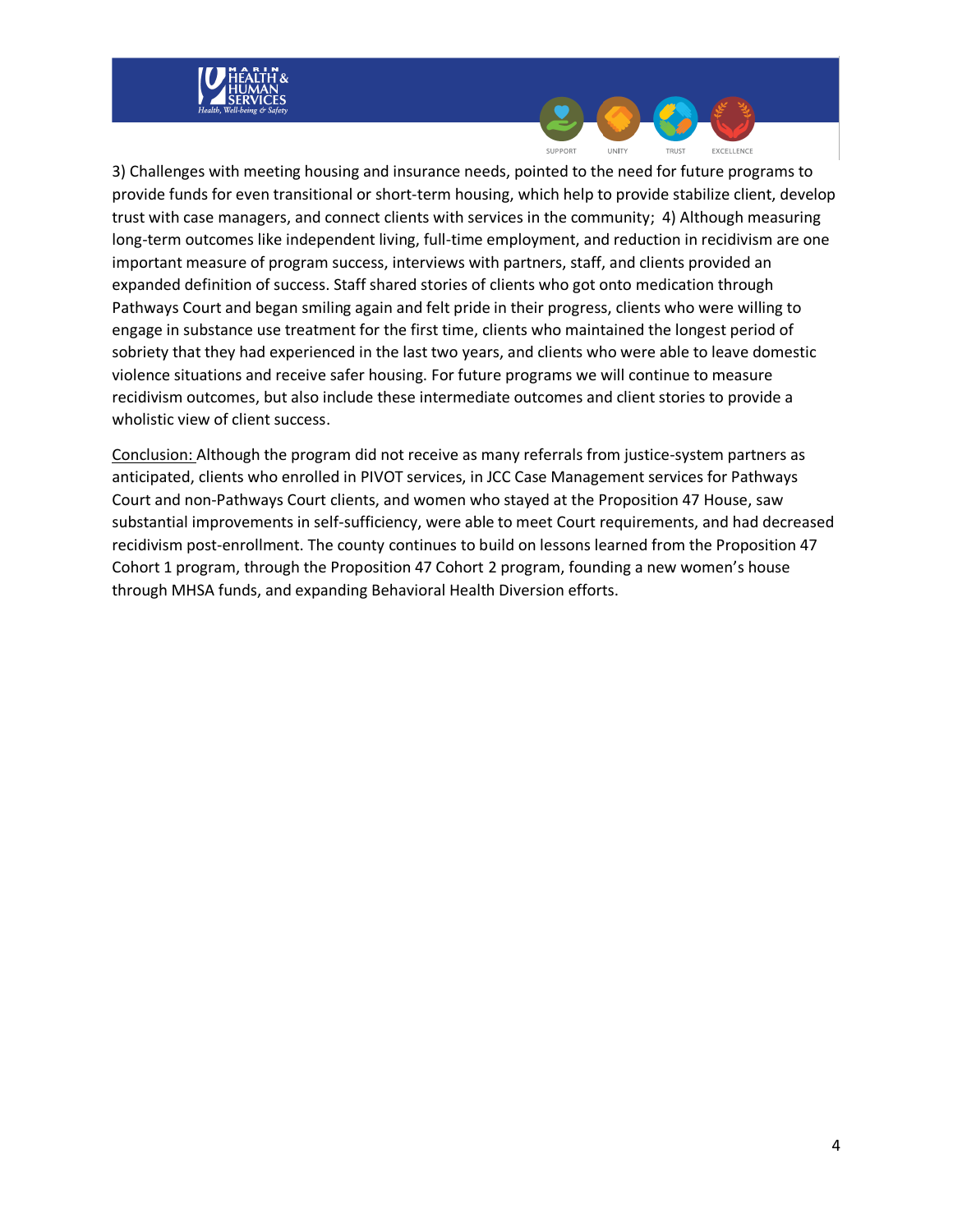

## <span id="page-5-0"></span>PROJECT OVERVIEW

#### <span id="page-5-1"></span>Project Description

Marin County's Proposition 47 Improving Lives Via Opportunity and Treatment (PIVOT) program was a Proposition 47 Cohort 1-funded care coordination program for individuals with low-level criminal charges and behavioral health disorders. This included a focus on linkages to mental health and substance use treatment, housing, public benefits, and social supports. Eligible clients include Marin County adult residents with low-level charges and behavioral health disorders.

UNITY

**TRUST** 

EXCELLENCE

This program had two components.

- First, we utilized 1.5 FTE Justice Care Coordinator (JCC) on-site at the Marin County Superior Court and in the community to meet clients, complete intake assessments, and to provide shortterm case management to help link clients to services.
- Second, in partnership with the St. Vincent de Paul Society of Marin, we operated a five-bed supported living home providing transitional housing (6 months - 1 year) for women at risk of homelessness who needed behavioral health treatment.

#### <span id="page-5-2"></span>Goals and Objectives

The primary goals and objectives of the PIVOT program were to help clients exit criminal justice system involvement through improving court ordered compliance, reduce the behaviors that lead to re-arrest and re-incarceration, and to stabilize criminal justice-involved adults in supportive housing.

**Goal 1: To help repeat offenders improve their lives and exit criminal justice system involvement.** *Objectives*: To improve court ordered compliance (i.e. showing up for hearings, appointments, services, and other court ordered activities) in our population of focus.

#### **Goal 2: To reduce homelessness in our population of focus.**

*Objectives*: To stabilize homeless, court-involved women with supportive housing and case management support.

#### **Goal 3: To reduce recidivism in our population of focus.**

<span id="page-5-3"></span>*Objectives*: To use evidence supported programs and practices to reduce behaviors that lead to frequent contact with law enforcement, re-arrests and jail bookings, and increase behaviors that support longterm stability.

## RESEARCH DESIGN

#### <span id="page-5-4"></span>Process Evaluation Design

The process evaluation examines the characteristics of clients served through the PIVOT program, client engagement with the program, and the services and referrals provided. These metrics measure the degree to which clients received the services for which they were eligible and which would help stabilize their lives.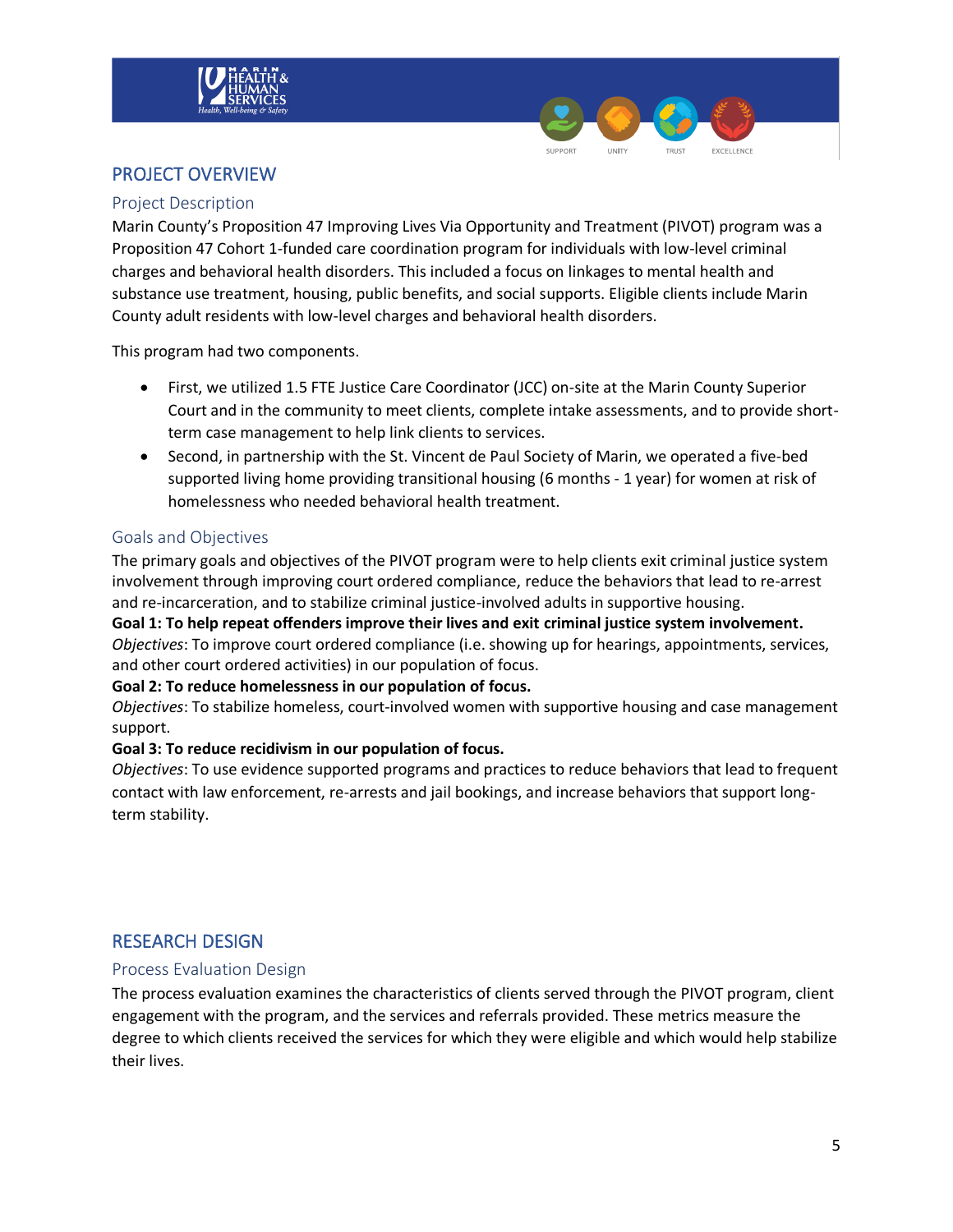



## <span id="page-6-0"></span>Outcome Evaluation Design

The outcome evaluation examines the degree to which being involved in the program impacts participants' well-being, housing status, and recidivism. The outcome evaluation looks at the intermediate and long-term outcomes identified in the logic model. There is no comparison group, but rather the outcome evaluation uses a quasi-experimental pre and post study design. In addition, interviews with program staff provide context to client outcomes and the impact of the PIVOT Cohort 1 program.

| <b>Outcome</b>         | <b>Definition</b>                                                    |            |  |  |
|------------------------|----------------------------------------------------------------------|------------|--|--|
|                        | <b>Intermediate Outcomes</b>                                         |            |  |  |
| <b>Complete Court</b>  | Proportion of clients that completed court compliance (for           | P47 Access |  |  |
| and Program            | those involved in Pathways court) and who successfully               | Database   |  |  |
| <b>Requirements</b>    | completed the program (all participants)                             |            |  |  |
| <b>Improved Life</b>   | Measured by changes in scores on Self-Sufficiency Matrix             | P47 Access |  |  |
| <b>Functioning</b>     | from enrollment to 6 months post enrollment (Goal 1) and<br>Database |            |  |  |
|                        |                                                                      |            |  |  |
|                        | <b>Long-Term Outcomes</b>                                            |            |  |  |
| <b>Reduced contact</b> | Decrease in jail days and booking in the 365 days pre and 365        | Sheriff's  |  |  |
| with law               | days post enrollment.                                                | Database   |  |  |
| enforcement            |                                                                      |            |  |  |
| <b>New Convictions</b> | Measure the proportion of clients with a new misdemeanor             |            |  |  |
|                        | or felony charge committed after enrollment in Proposition           |            |  |  |
|                        | 47 services (Goal 3)                                                 |            |  |  |

# DATA COLLECTION

Data Sources

The following sources of data informed the preparation of this report.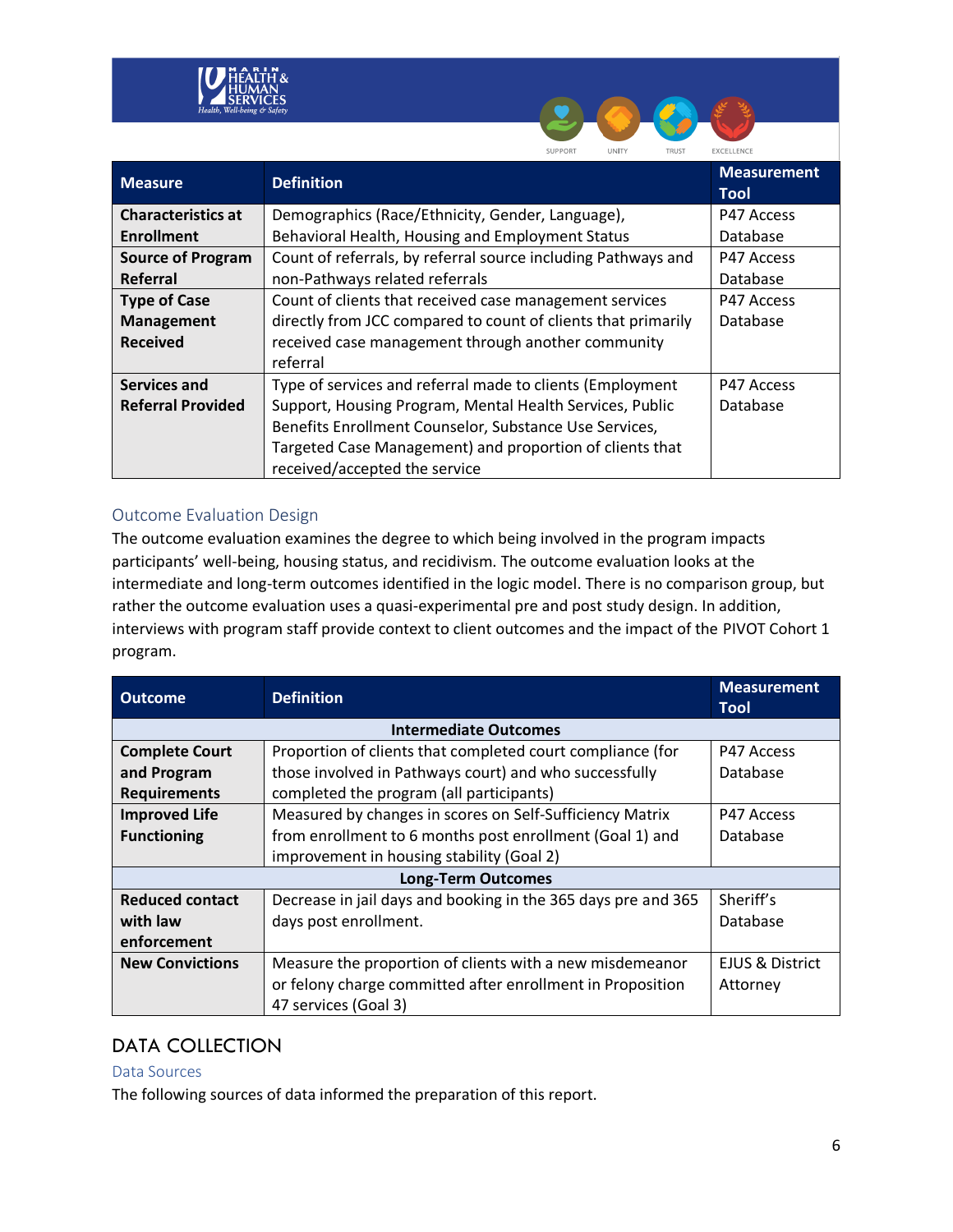

**Service utilization** – Marin County HHS created a Microsoft Access database to track client referrals, admissions, completion, services provided by the JCC, and referrals for services. This report includes data from the start of client admissions from August 2018 through August 2021.

EXCELLENCE

TRUST

UNITY

**Quality of life assessment** - Quality of life measures are the mediating factors to achieve stability, complete court requirements and avoid future justice involvement. The Self Sufficiency Matrix assesses 25 client-oriented outcome scales through an interview conducted by the JCC with the client at initial assessment and at six-month follow-ups. Each measure is scored on a scale from 0 (in crisis) to 10  $(thriving)^{1}.$ 

**Partner interviews** – The evaluator conducted brief interviews with Marin County Behavioral Health & Recovery Services staff and criminal justice system partners to learn about the observed value of PIVOT services for clients, partners' work, as well as systems impact. In addition to the interviews conducted for the mid-term evaluation report, interviews for the final report included: two Justice Care Coordinators, BHRS Forensic Division Director, Jail Mental Health Supervisor, Public Defender, and Women's Proposition 47 House case manager.

**Jail days and Bookings** – Booking and jail days provided through Marin's Data Driven Recovery Project partner through the Stepping Up Initiative in coordination with the Marin County Sheriff's IT department. Booking and jail days were compared in the 365 days pre and the 365 days postenrollment.

**Recidivism** – The Electronic Justice System (EJUS) was used to identify clients that had a conviction date following enrollment in Prop 47 services. Clients with a conviction date after enrollment were sent to the DA Expediter who returned commit date for the associated convictions.

#### Challenges in Data Collection

Overall, there were few challenges in data collection throughout the program. The main challenge was collecting client data at the time of discharge. Many clients did not have an official discharge with the JCC, and therefore the JCCs had to make their best assessment of client status at the time of the last meeting. This means that not all clients have self-sufficiency matrix scores at both enrollment and 6 months following enrollment, and that the forms filled out 6 months following enrollment do not always come directly from client self-report. In addition to the challenge with discharge data, JCCs found it burdensome to fill out all 25 measures of the self-sufficiency matrix for every client at enrollment and discharge. In the second half of the program, JCCs focused on a smaller subset of 10 measures, which was further narrowed down to 4 key measures for Proposition 47 Cohort 2 clients.

## <span id="page-7-0"></span>PROCESS EVALUATION

## <span id="page-7-1"></span>Referrals & Admissions to PIVOT JCC Services

Referrals were made to case management services provided by Justice Care Coordinators (JCCs) through several mechanisms. These included the following:

1. *Pathways Mental Health Court*: The Marin County Superior Court operated an adult mental health specialty court, called Pathways, on a weekly basis. All individuals in Pathways who met eligibility criteria

<sup>&</sup>lt;sup>1</sup> Self-Sufficiency Matrix: An Assessment and Measurement Tool Created Through a Collaborative Partnership of the Human Services Community in Snohomish County, revised August 1, 2010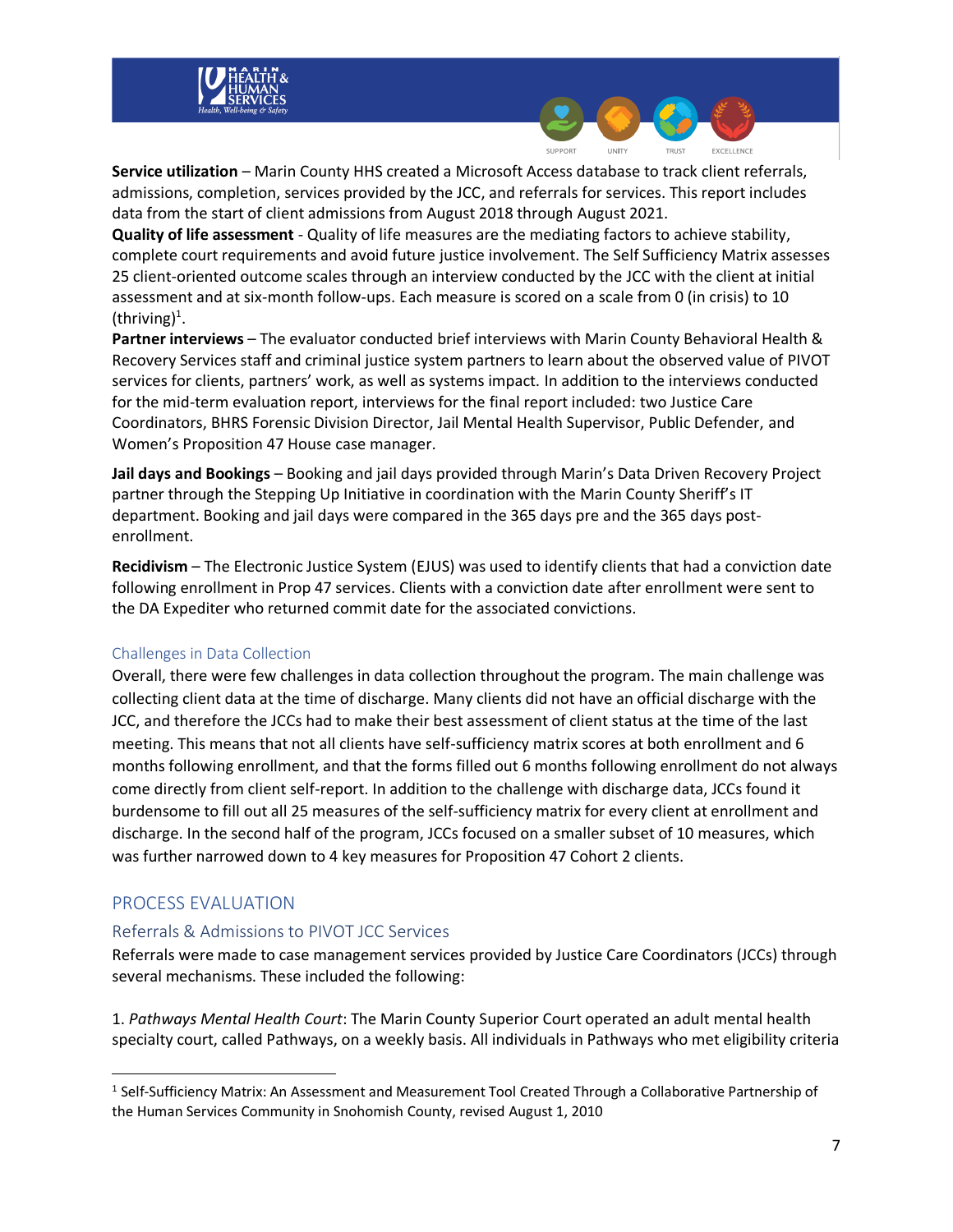

were referred for PIVOT services. This occurred through a weekly pre-court collaborative meeting with the mental health court Judge, District Attorney, Public Defender, Sheriff's Jail Reentry Team, Whole Person Care (WPC) business unit team, and Health and Human Services (HHS) staff. Referrals from Pathways Court began August 2018 and ended Fall of 2019.

UNITY

SUPPORT

EXCELLENCE

**TRUST** 

2. *General Misdemeanor Court (Courtroom M)*: Referrals for individuals seen in the general misdemeanor court typically came directly from the representing Public Defender who called or emailed JCCs to alert them of potential client. Referrals also came from the Judge, District Attorney, Probation, or a self-referral. Referrals from Courtroom M began March 2019.

3. *Marin County Jail Re-Entry*: Jail Mental Health staff along with other members of the jail re-entry team referred individuals in-custody who met enrollment criteria for PIVOT services and were nearing release to the community. The JCC visited with the client in jail to determine if the client was eligible and would like to enroll in services. In some cases, the JCCs would pick-up a client from the jail immediately upon release and in other cases the JCC would connect with the client in the community after they had been released from jail.

4. *Community Partnerships*: Referrals could be made through other community service providers and BHRS Recovery Coaches. The JCC would visit with the client to determine if the client met eligibility in criteria and would like to enroll in services.

Marin County's PIVOT Cohort 1 program had several changes in referral source and client enrollment over the course of the grant period. August 2018 through July 2019 the program enrolled clients from the Pathways court. In 2019 the program started enrolling non-Pathways court clients, including through the General Misdemeanor Court and referrals from the Marin County jail re-entry team, including clients with substance use issues. Client enrollment was substantially reduced in the first 9 months after the COVID-19 pandemic began in March 2020 due to impacts on the court and jail system. In April 2020, the

California Judicial Council adopted a statewide COVID-19 emergency bail schedule that set bail at \$0 for most people accused–but not yet tried–of misdemeanors and lower-level felonies, and additional COVID-19 emergency orders slowed down court system trial schedules<sup>2</sup>. In January 2021, the Behavioral Health Diversion program launched in Marin County, and JCCs provided support to clients referred for Diversion. The following table provides the timeline of program milestones and changes in participant inclusion criteria over the course of the program.



**175 individuals were referred to the JCC for assessment, and 141 (81%) were found to be eligible and agreed to accept PIVOT case management services.** Of the 141 clients that received services, 24%

<sup>&</sup>lt;sup>2</sup> CA Judicial Council emergency rules[: https://www.courts.ca.gov/documents/appendix-i.pdf](https://www.courts.ca.gov/documents/appendix-i.pdf)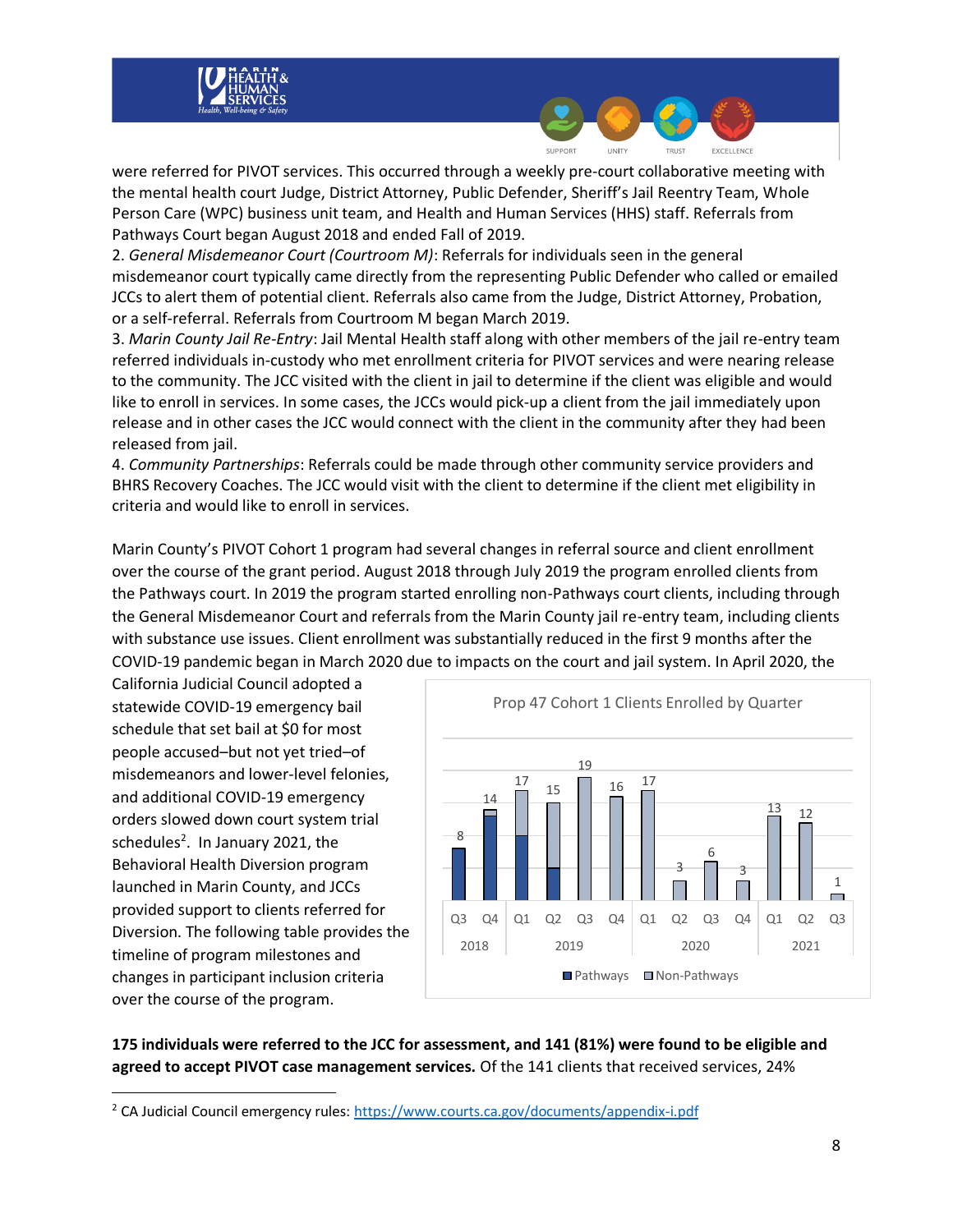

(n=34) were referred through the Pathways Mental health court (dark blue portion of the bar chart). Of the 24 individuals who were referred to PIVOT but did not accept services, 67% were not eligible, and 33% declined services.

SUPPORT

UNITY

TRUST

EXCELLENCE

| Proposition 47 Cohort 1 Program Milestones |                 |                                                                |                                                                                                                                                                 |  |  |
|--------------------------------------------|-----------------|----------------------------------------------------------------|-----------------------------------------------------------------------------------------------------------------------------------------------------------------|--|--|
| <b>Stage</b>                               | <b>Date</b>     | <b>Program Milestones</b>                                      | <b>Participant Inclusion</b>                                                                                                                                    |  |  |
|                                            | August<br>2018  | JCCs hired, begin working<br>with Pathways court clients       | Client with mild to moderate mental illness in Pathways court                                                                                                   |  |  |
| $\overline{2}$                             | 2019            | Pathways court continues,<br>expanded participant<br>inclusion | In addition to Pathways court clients, added non-Pathways court<br>clients with behavioral health issues (including mental illness and<br>substance use issues) |  |  |
| 3                                          | January<br>2020 | Pathway court ends                                             | Pathways court ends, JCCs continue serving non pathways clients<br>with mental illness and/or substance use issues                                              |  |  |
| 4                                          | March<br>2020   | COVID-19 pandemic begins                                       | No changes to participant inclusion, but fewer client referrals as jail<br>and court system responds to COVID-19 pandemic                                       |  |  |
| 5                                          | January<br>2021 | <b>Behavioral Health Diversion</b><br>launches                 | JCCs supported clients referred for Diversion                                                                                                                   |  |  |
| 6                                          | August<br>2021  | Cohort 1 program ends                                          |                                                                                                                                                                 |  |  |

### <span id="page-9-0"></span>Client Characteristics at Enrollment

#### *Demographics*

Of the 141 clients that enrolled in the program, the majority identified as white male English speakers between the ages of 26 to 64. 14% identified as Hispanic Latinx, 0.7% spoke Spanish as their primary language, and 7% were transitional age youth (ages 18 to 25).



| Demographics (n=141)     | <b>Count</b>  | <b>Percent</b> |  |
|--------------------------|---------------|----------------|--|
| Race/Ethnicity           |               |                |  |
| Asian                    | 3             | 2.1%           |  |
| Black                    | 18            | 12.8%          |  |
| Hispanic/Latinx          | 19            | 13.5%          |  |
| Indigenous/Alaska Native | $\mathcal{P}$ | 1.4%           |  |
| White                    | 92            | 65.2%          |  |
| Other/Multi-Racial       | 7             | 5.0%           |  |
| <b>Primary Language</b>  |               |                |  |
| English                  | 134           | 95.0%          |  |
| Spanish                  | 6             | 0.7%           |  |
| Unknown                  | 1             | 4.3%           |  |
| <b>Age Category</b>      |               |                |  |
| $18 - 25$                | 10            | 7.1%           |  |
| $26 - 43$                | 65            | 46.1%          |  |
| $44 - 64$                | 63            | 44.7%          |  |
| $65+$                    | 3             | 2.1%           |  |
| Gender                   |               |                |  |
| Female                   | 12            | 35.5%          |  |
| Male                     | 43            | 63.8%          |  |
| Other                    | 1             | 0.7%           |  |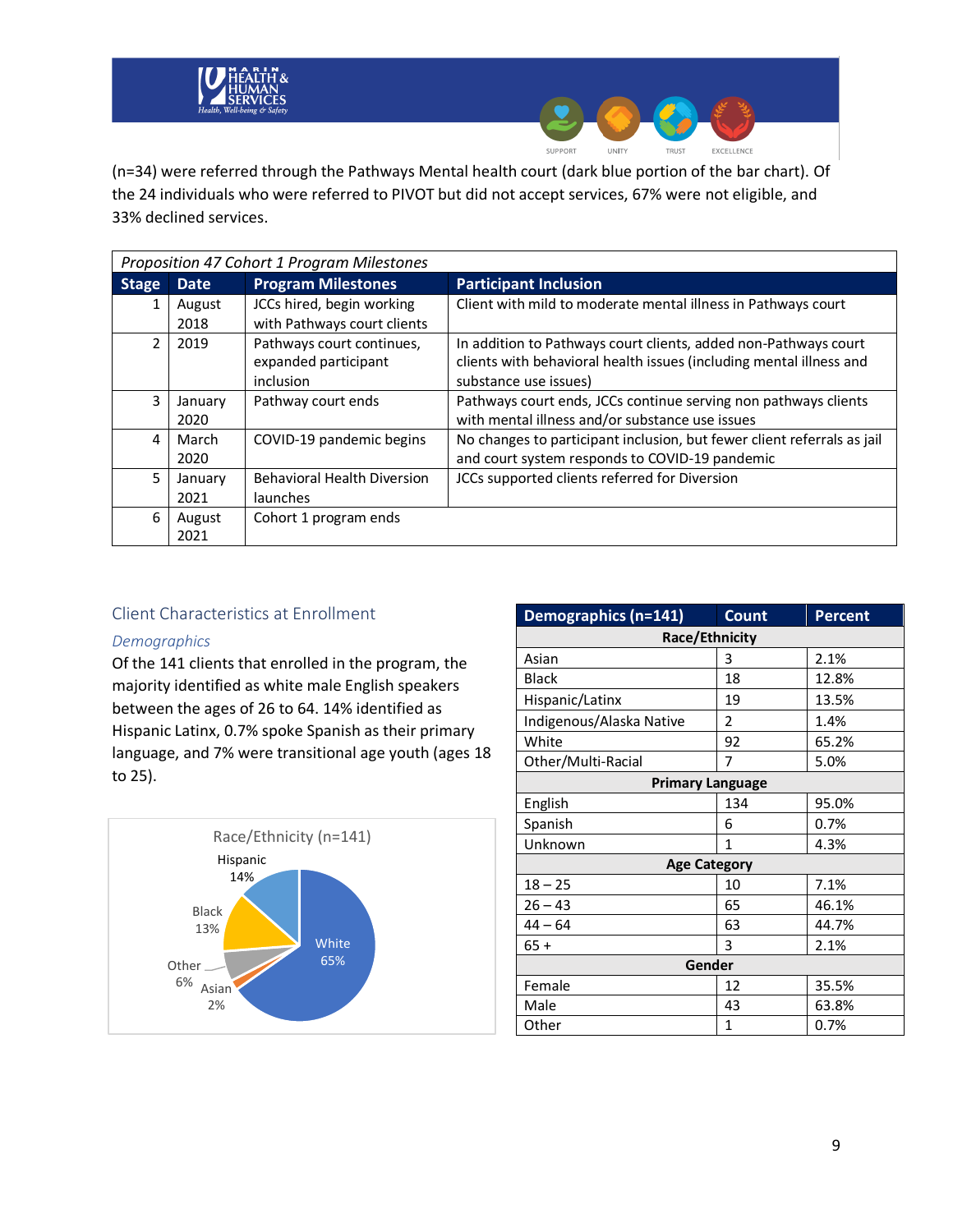



## *Self-Sufficiency Measures*

JCCs complete the Self-Sufficiency Matrix as part of the assessment process. The figure below shows the baseline average scores and benchmark levels for clients who enrolled in PIVOT services for the most frequent client identified priority issues. The self-sufficiency matrix was filled out for 136 out of 141 enrolled clients. At the time of enrollment, most clients were in-crisis or vulnerable in terms of income, mental health, housing, access to services, substance use, and food insecurity. The great majority were in the safe benchmark for legal issues meaning that they are responding to and receiving assistance on legal issues. The goal of case management services was to provide support and refer clients to services that would assist them in moving to a higher benchmark level.



#### *Behavioral Health, Housing, and Employment Characteristics of Enrolled Clients*

At the time of enrollment 87% of clients reported having a substance use issue and 59% reported having a mental health issue (24% SMI, 35% non-SMI). 55% of clients were unhoused and 89% were unemployed.

| <b>Behavioral</b><br><b>Health</b> | <b>Count</b>         | Percent |  |  |
|------------------------------------|----------------------|---------|--|--|
|                                    | <b>Substance Use</b> |         |  |  |
| Yes                                | 96                   | 68.1    |  |  |
| No                                 | 45                   | 31.9    |  |  |
| <b>Mental Health</b>               |                      |         |  |  |
| SMI                                | 76                   | 53.9%   |  |  |
| non-SMI                            | 48                   | 12.1%   |  |  |
| None                               | 17                   | 34%     |  |  |

| <b>Housing, Employment, and Education Status</b> | Count         | <b>Percent</b> |  |  |
|--------------------------------------------------|---------------|----------------|--|--|
| <b>Housing</b>                                   |               |                |  |  |
| Street/Outdoors                                  | 67            | 48%            |  |  |
| Shelter                                          | 10            | 7%             |  |  |
| Someone else's apartment, room, or house         | 30            | 21%            |  |  |
| Own/rent apartment, room, or house               | 24            | 17%            |  |  |
| Group home or SLE                                | 3             | 2%             |  |  |
| Residential treatment                            | $\mathfrak z$ | 1%             |  |  |
| Jail                                             | 5             | 4%             |  |  |
| <b>Education</b>                                 |               |                |  |  |
| Employed full-time (35 hours or more)            | 3             | 2.1            |  |  |
| Employed part-time (less than 35 hours)          | 12            | 8.5            |  |  |
| Unemployed, looking for work                     | 36            | 25.5           |  |  |
| Unemployed, not seeking work                     | 80            | 56.7           |  |  |
| Unemployed: FT student, disabled or retired      | 10            | 7.1            |  |  |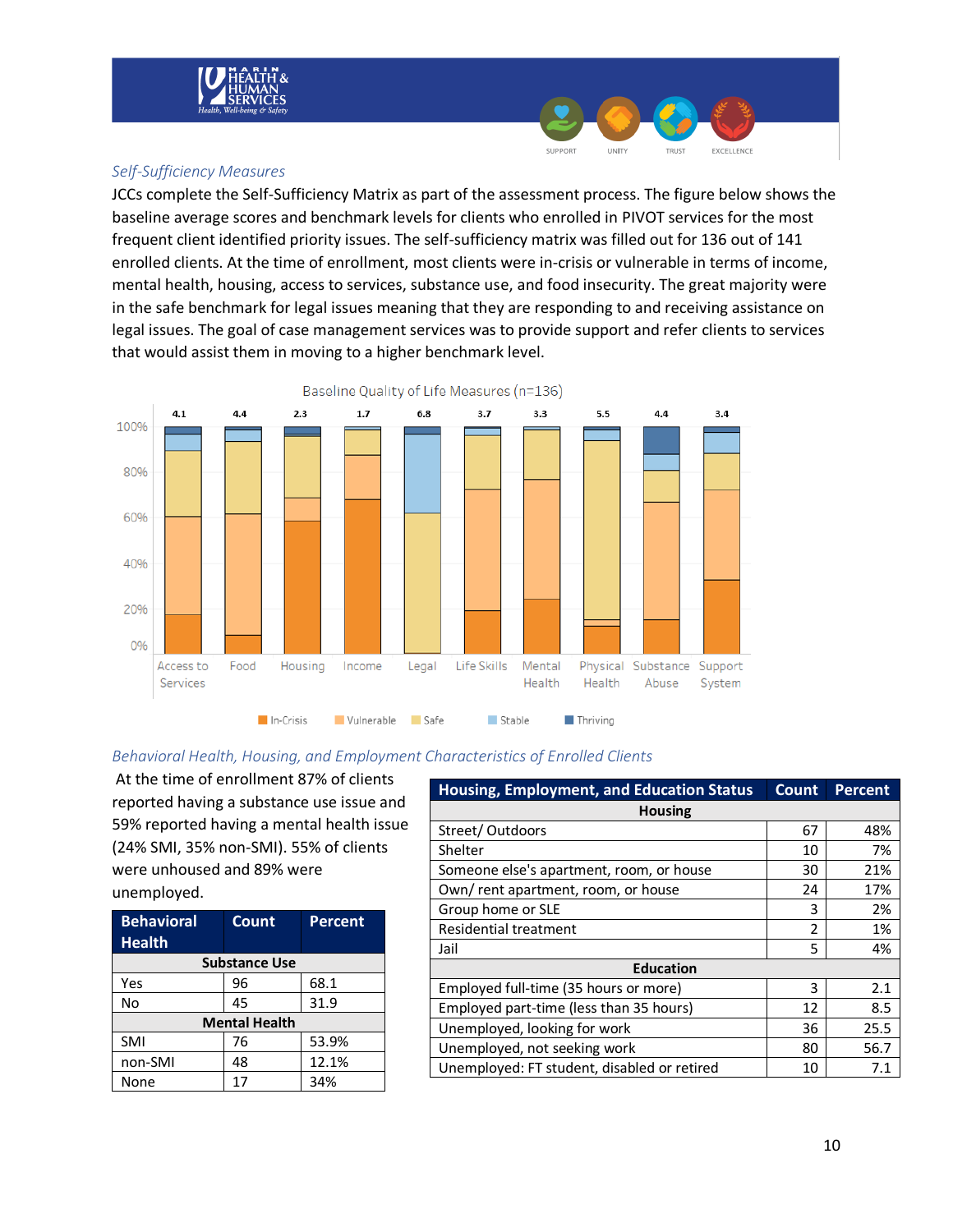



### <span id="page-11-0"></span>Services Provided by Justice Care Coordinators

JCCs supported various courtrooms and justice-involved clients in different ways depending on the source of the referral and needs of the client. For example, the Pathways Mental Health Court provided comprehensive Court oversight for individuals with behavioral health disorders and low-level criminal offenses. Defendants were expected to spend at least six months in the Court, with regular (often weekly or biweekly) court appearances. For these clients, the JCCs actively engaged in making referrals to mental health and substance use services, providing transportation when needed, liaising with existing service providers, coordinating services with the Jail Reentry Team, Whole Person Care (WPC), and the County Recovery Coach assigned to the court and regularly reporting back to the Court in both pre-Court meetings and in open Court about clients' progress and compliance with Court requirements. In contrast, the general Misdemeanor Courtroom experiences a high daily caseload with relatively few appearances by each Defendant. The services provided by JCCs were typically short term, often single referrals to housing or public benefits, or brief case management designed to link clients to other services and sometimes includes continued support and transportation. For clients referred through jail re-entry or other community organizations, level of engagement with the JCC was determined by the client's goals and level of support needed. **Of the 141 enrolled clients, 62% (n=87) received active, ongoing service through JCC case management and 38% (n=54) received case management through another referred community source.** 

*Care Coordination:* The JCCs created a bridge of communication between community service provider and criminal justice partners for the benefit of both clients and targeted case management staff. An externally based service provider cannot bill Medi-Cal for services provided while the client was in jail, so the JCC could step into that support role. After admission to PIVOT, the JCCs collaborated regularly with targeted case management staff regarding how PIVOT clients were doing.

*Support*: JCCs provided support to the client while in custody and when they were in the community. While providing services the JCCs also taught clients how to access resources on their own. *Public Benefits:* JCCs connected clients with a Public Benefits Enrollment counselor and worked with clients directly to help them obtain public benefits. Of the 16 clients referred by JCC to a Public Benefits counselor, 4 clients obtained MediCal, 3 clients obtained CalFresh, and 5 clients obtained General Assistance.

| resources within the county to make<br>referrals for services. Some clients<br>received multiple referrals from the JCCs. | <b>Service/Referral Type</b> | <b>Total</b><br><b>Referrals</b> | <b>Clients</b><br>with $1+$<br>Referral | <b>Clients</b><br>Accepted<br>at Least<br>$1 + Ref$ | % Clients<br><b>Accepted</b><br>to $1+$ Ref |
|---------------------------------------------------------------------------------------------------------------------------|------------------------------|----------------------------------|-----------------------------------------|-----------------------------------------------------|---------------------------------------------|
| Mental Health and Substance Use services                                                                                  | Mental Health                | 114                              | 67                                      | 45                                                  | 67%                                         |
| made up the largest number of referrals.                                                                                  | <b>Services</b>              |                                  |                                         |                                                     |                                             |
| 67% of clients who received a mental                                                                                      | Substance Use                | 111                              | 52                                      | 48                                                  | 92%                                         |
| health service referral from the JCC                                                                                      | <b>Services</b>              |                                  |                                         |                                                     |                                             |
| accepted and/or got connected to the                                                                                      | <b>Housing Program</b>       | 72                               | 42                                      | 27                                                  | 64%                                         |
| service, 92% of clients who received a<br>substance use service referral from the                                         | <b>Case Management</b>       | 40                               | 28                                      | 23                                                  | 82%                                         |
| JCC accepted and/or got connected to the                                                                                  | <b>Public Benefits</b>       | 16                               | 14                                      | 11                                                  | 79%                                         |
| service.                                                                                                                  | <b>Enrollment Counselor</b>  |                                  |                                         |                                                     |                                             |
|                                                                                                                           | <b>Employment Support</b>    | 5                                | 5                                       | 4                                                   | 80%                                         |

*Referrals for services*: During the process of assessing potential clients' needs, the JCC would identify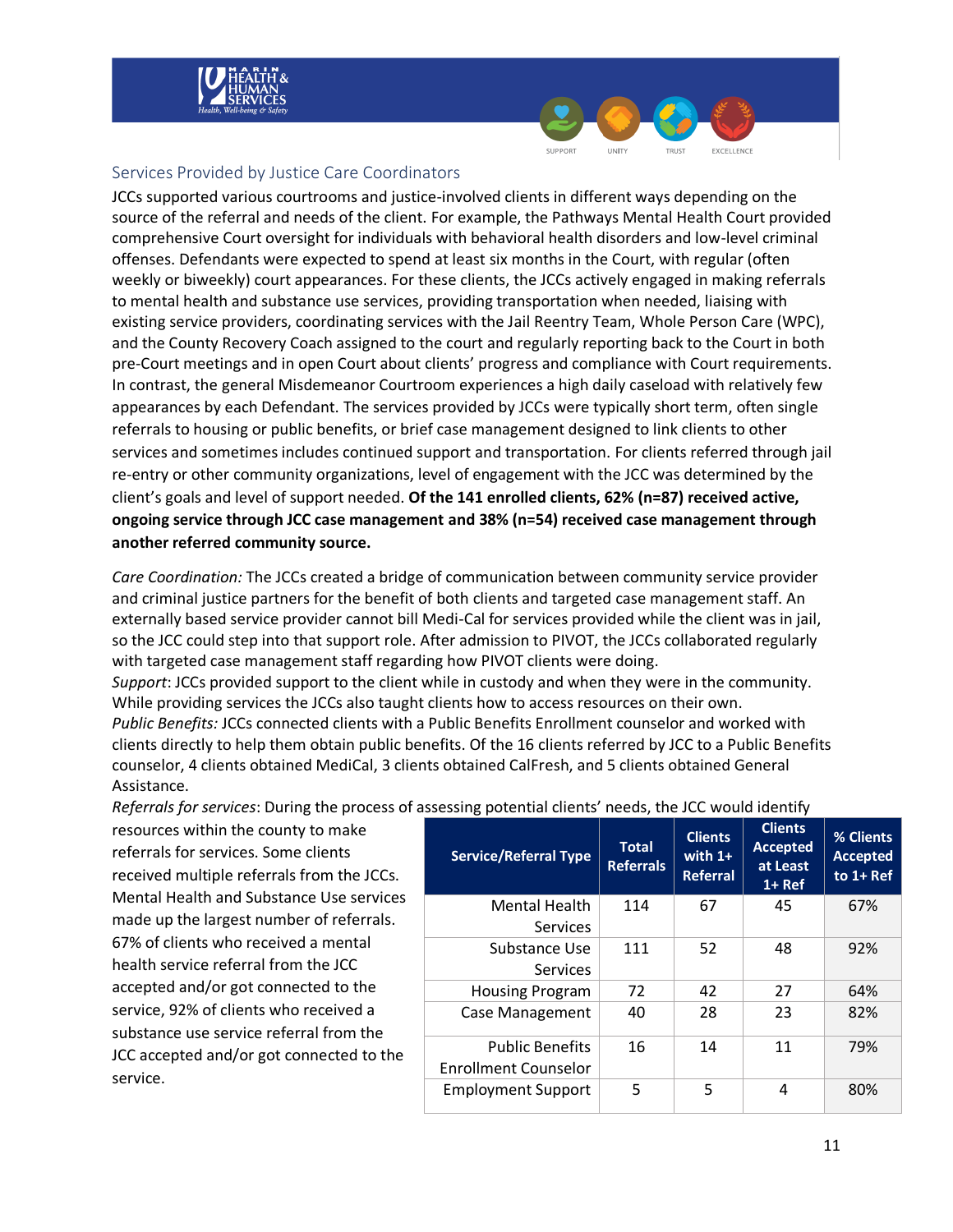



## <span id="page-12-0"></span>Services Provided by the Women's Proposition 47 House

The Women's Proposition 47 House, run by the St. Vincent de Paul Society of Marin, was a supportive living environment for women with justice involvement and substance use disorders who experience chronic homelessness when not otherwise incarcerated. The Women's Proposition 47 House promoted individual healing through positive peer group interactions, substance use treatment, and intensive case management. There was no cost to participants.

At the start of the program, participants were referred to the Women's Proposition 47 House through the Marin County District Attorney and Public Defender's Offices, but in the second half the program women who met the eligibility requirements (recent criminal justice involvement and existing behavioral health issues) could be referred through community partners even if they did not have an existing court case. Women with an open court case were given the opportunity to accept the Proposition 47 House program as an alternative to serving the remainder of their sentence. They then signed a plea deal which stated that they were required to live in the Proposition 47 House for a minimum of one year (later revised to 6 months), participate in an intensive outpatient substance use program, meet regularly with the Proposition 47 House Case Manager, meet regularly with their probation officer, attend regular house meetings, and follow all house rules. If a participant violated this agreement beyond reasonable expectations, they were at risk of being incarcerated and serving the remainder of their sentence. Once a participant successfully completed the program the team held a graduation ceremony, their case was dismissed, they were removed from supervised probation, and were supported through moving into independent housing.

In total 16 women were referred to the Proposition 47 House, and 14 were admitted to the house. Of the 14 people admitted to the house, 71% identified as White, 14% as Hispanic/Latinx, 7% Multi-Racial, and 7% (n=1) declined to state. **57% (n=8) of admitted clients were exited to stable housing**, with 7 of the 8 successfully graduating from the house. Of the 6 clients who were not exited to stable housing, 3 were exited because they were re-incarcerated. Among the 8 clients who were exited to stable housing the average length of stay was 341 days, with 5 of the 8 clients staying at the house for longer than 1 year.

| Demographics of Clients Admitted to Proposition 47 House |               |         |           |       |         |
|----------------------------------------------------------|---------------|---------|-----------|-------|---------|
| Race/Ethnicity                                           | Count         | Percent | Age       | Count | Percent |
| White                                                    | 10            | 71.4%   | $18 - 26$ |       | 14.3%   |
| Hispanic/Latinx                                          | $\mathcal{P}$ | 14.3%   | $27 - 39$ | 5     | 35.7%   |
| Decline to State                                         |               | 7.1%    | $40 - 59$ | 5     | 35.7%   |
| Multi-Racial                                             |               | 7.1%    | 60+       |       | 14.3%   |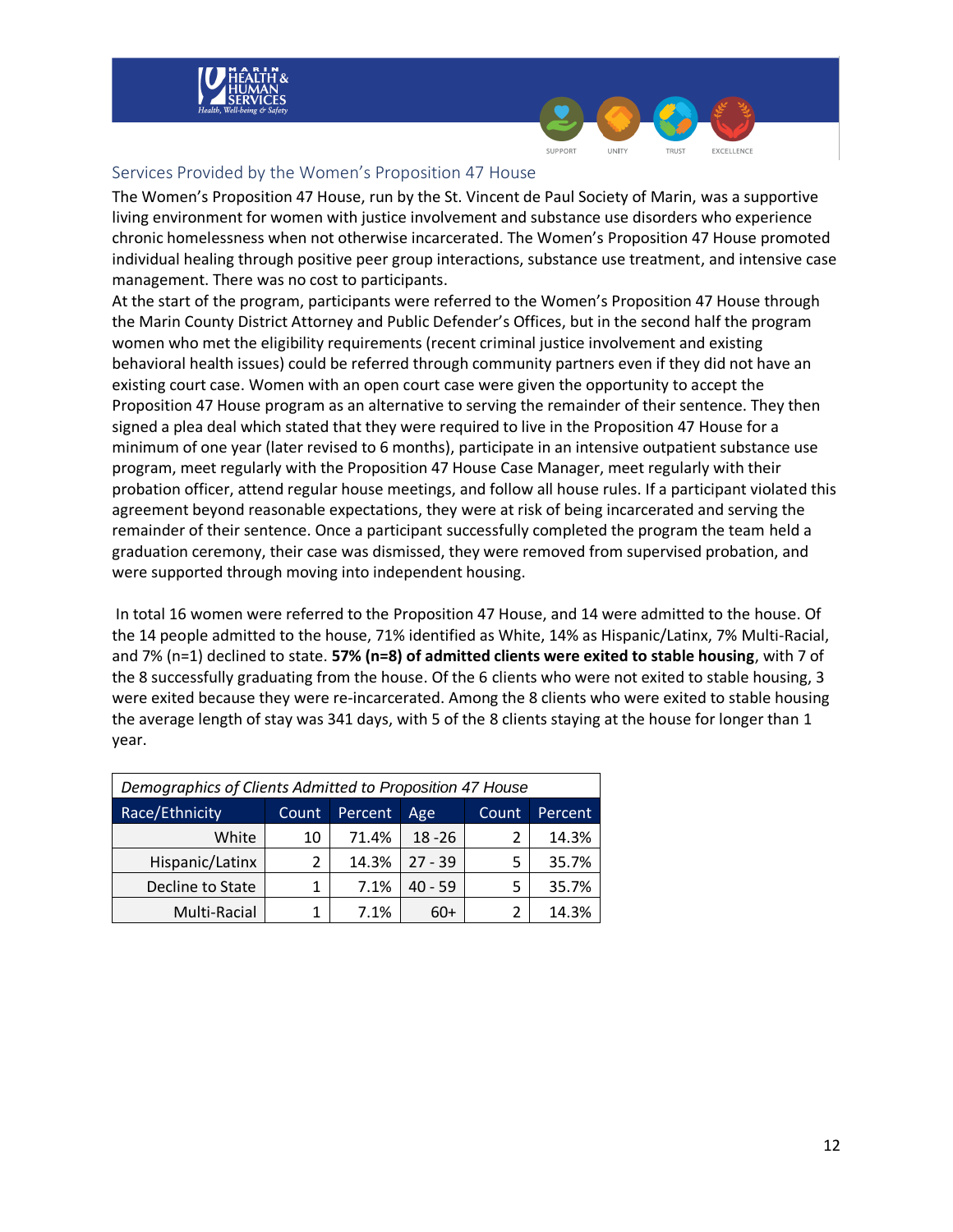



## <span id="page-13-0"></span>OUTCOME EVALUATION

## <span id="page-13-1"></span>Completion of PIVOT Services

Successful completion of JCC services signifies that clients engaged in case management services, accepted referrals, and support, and, if applicable, satisfied the requirements set by the court for which they were referred to the JCC. Clients could be discharged for multiple reasons including if the client stated they are no longer interested in receiving services, the client moved away, or the client had no contact with a JCC for 6 or more months

*Successful completion of JCC services***:** 1) Completed an initial strength and needs assessment interview leading to creation of a case plan; and 2) Accepted referrals and engaged in or obtained services, which may include ongoing JCC support and monitoring, and, if applicable, 3) Satisfied court requirements for which individual was referred to JCC.

*Unsuccessful disenrollment from JCC services*: 1) Refused services/referrals or contact with JCC *after*  enrolling in services and signing consent form; or 2) Moved out of county prior to completing court required services for which JCC was providing assistance; or 3) Acquired new felony criminal charges that preclude continued involvement with PIVOT services.

Of the 141 clients that enrolled in PIVOT case management services, 81% successfully completed JCC services. Of the 34 clients that were involved in the Pathways court, 88% successfully completed services and satisfied court orders. Of the 107 clients that were referred to the program through another source, 79% had successful completion of JCC services.

| Discharge Status of Enrolled PIVOT Clients   |              |          |           |  |  |
|----------------------------------------------|--------------|----------|-----------|--|--|
|                                              | Not Pathways | Pathways | Total     |  |  |
| <b>Discharge Status</b>                      | $(n=107)$    | $(n=34)$ | $(n=141)$ |  |  |
| Successful completion of JCC services        | 84           | 30       | 114       |  |  |
| Unsuccessful disenrollment from JCC services | 23           | 4        |           |  |  |
| % Successful Completion                      | 78.5%        | 88.2%    | 80.9%     |  |  |

#### <span id="page-13-2"></span>Intermediate Outcomes

#### *Goal 1: To help repeat offenders improve their lives and exit criminal justice system involvement*

In addition to completing the Self-Sufficiency Matrix at program entry, JCCs conduct a follow-up assessment six months after entry into PIVOT services. The results below show the baseline and followup average scores and benchmark levels for the 136 individuals who enrolled in services at least six months ago and with whom we were able to conduct a follow-up assessment.

Clients, as a group, experienced improvements in all quality-of-life measures.

- Legal At six months nearly all clients were stable (legal issues moving towards resolution) or thriving (legal issues fully resolved or dismissed).
- *Access to Services*  Barriers to obtaining services were greatly reduced from entry to follow-up.
- *Mental Health –* At baseline, the majority of clients experienced significant problems and difficulty caring for their mental health. At follow-up, increasing numbers were at the safe benchmark.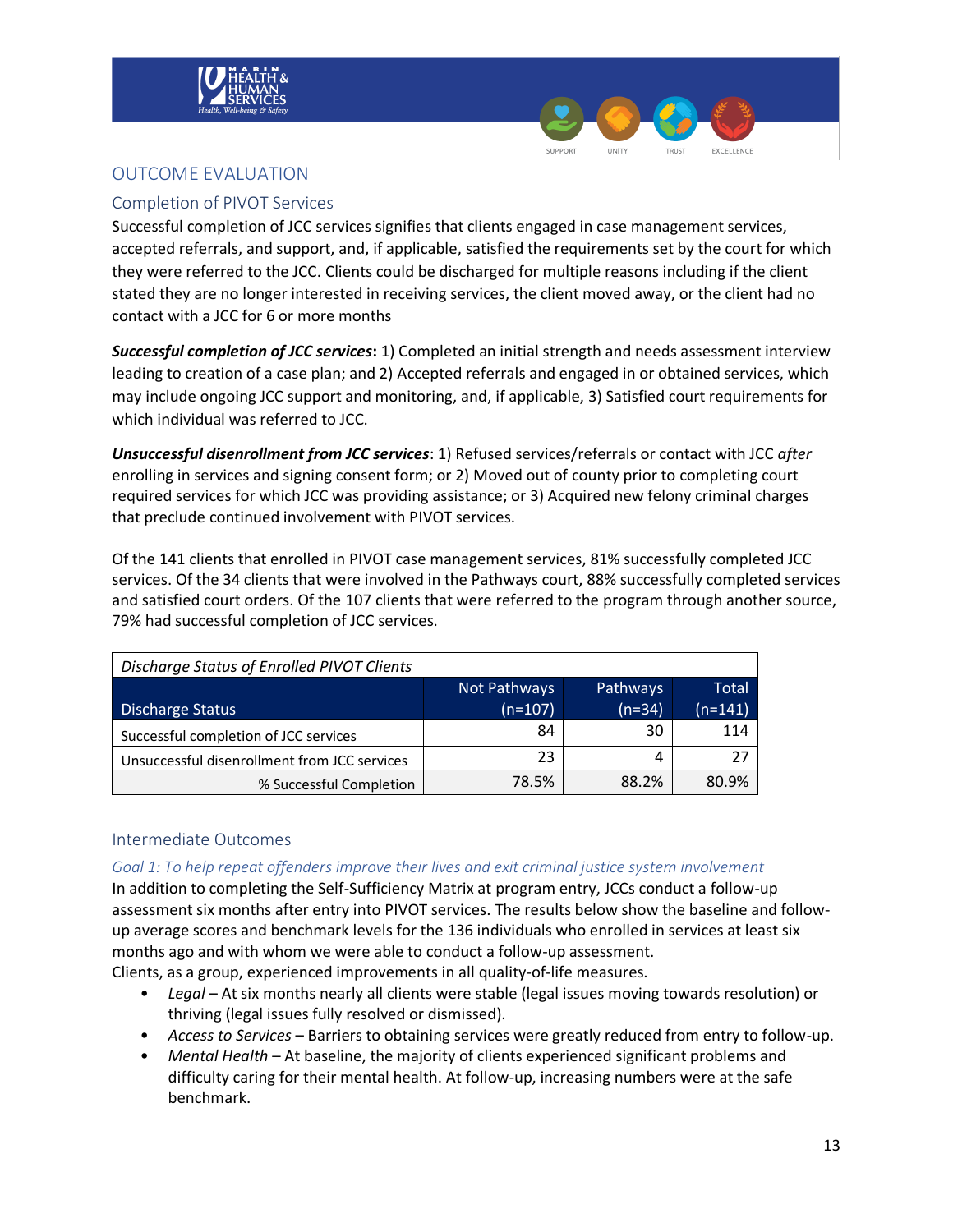

• *Substance Use* – About 60% of clients were vulnerable or in-crisis at the initial assessment. This dropped to less than 30% at follow-up.

UNITY

SUPPORT

EXCELLENCE

**TRUST** 

- *Housing*  Three-fifths of clients were in-crisis or vulnerable in terms of housing at enrollment in services. While we did see improvements at six months this continues to be a problem area for many individuals.
- *Physical Health*  Although this was not the greatest need area at baseline, clients continued to have improved status, indicating that conditions were being better managed and more had health insurance coverage.
- *Income*  There was a small improvement at six months, though many clients continued to have inadequate income for meeting basic needs.
- *Food*  Access to food also improved somewhat, with the majority of clients at the safe or stable benchmark.
- *Support Service*  Through accessing services clients had increasingly reliable support systems.
- *Life Skills (setting goals & resourcefulness)*  Through PIVOT and other county targeted case management services to which clients were referred, they became increasingly able to set goals and be resourceful about meeting their needs.

Multiple partners observed that while enrolled in the programs clients are more productively engaged in their community and getting into "less trouble". They can better maintain themselves in stable shelter, participate in community supports, and in some cases maintain employment.

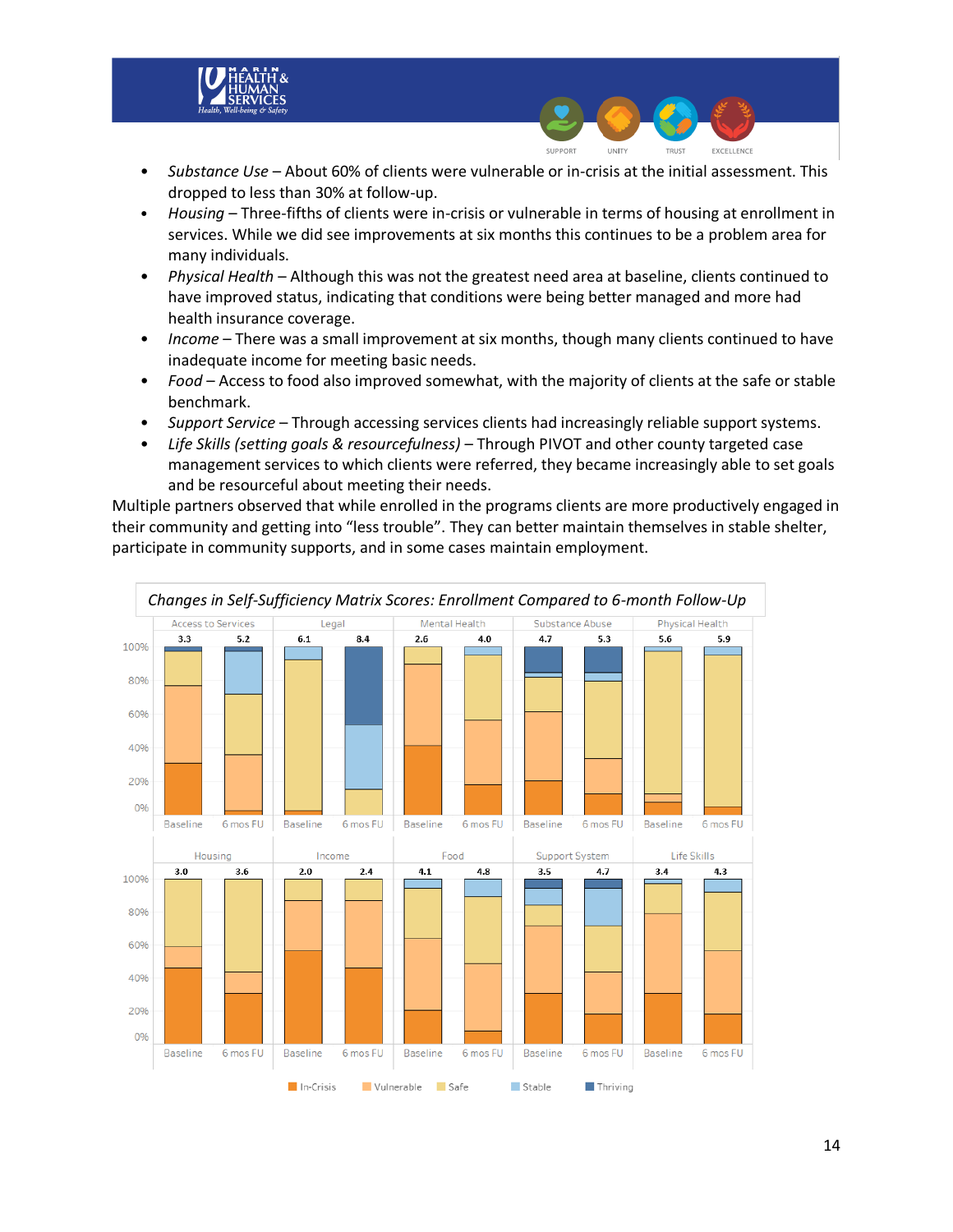



### *Goal 2: To reduce homelessness in our population of focus.*

The key objective of this goal is to stabilize homeless, court-involved women with supportive housing and case management. Of the 14 women admitted to the Proposition 47 House, 57% (n=8) of admitted clients were exited to stable housing, with 7 of the 8 successfully graduating from the house. Of the 6 clients who were not exited to stable housing, 3 were re-incarcerated. Among the 8 clients who were exited to stable housing the average length of stay was 341 days, with 5 of the 8 clients staying at the house for longer than 1 year. In the second half of the program, funding was approved to provide financial support for women moving to independent housing for the first 6 months after graduating and leaving the Proposition 47 House. This funding provided a crucial support during the transition from the Proposition 47 House to learning to live independently, retain a job, and pay for rent. As of September 2021, the three women who received this funding were able to gain employment, learn to navigate roommate and housing situations, and maintain employment following the 6-month period of additional financial support.

In addition to the housing improvements seen in the Proposition 47 House, JCCs provided housing referrals for clients receiving case management services. JCCs provided a housing referral for 19% (n=27) of enrolled clients, with 63% (n=17) of clients accepting the housing referral.

#### <span id="page-15-0"></span>Long-Term Outcomes

## *Goal 3: To reduce recidivism in our population of focus.*

Recidivism outcomes were measured in three ways: conviction of a misdemeanor or felony, jail bookings, and jail days (length of stay). Note, there are several limitations to this recidivism analysis: 1) results are for Marin county jail only, if participants were booked or served time in another county jail, that time would not be reflected here and 2) as many clients entered PIVOT services directly after being released from jail, some reduction in booking and jail days is expected.

#### **Convictions**

Of the 111 clients evaluated for new convictions (clients enrolled August 2018 to June 2020) as of January 2021, 11.7% (n=13) had a new conviction for a felony or misdemeanor committed after PIVOT enrollment. Among those who successfully completed services, 9% (8 out of 89), recidivated post enrollment, compared to 23% (5 out of 22) who exited the program without completing requirements. 2 out of 5 clients who completed services and recidivated post-discharge were in the Pathways court. None of the Pathways court clients recidivated while enrolled in PIVOT services. In 10 of the 13 convictions that occurred, the crime was convicted within 1 year of enrolling in PIVOT services.

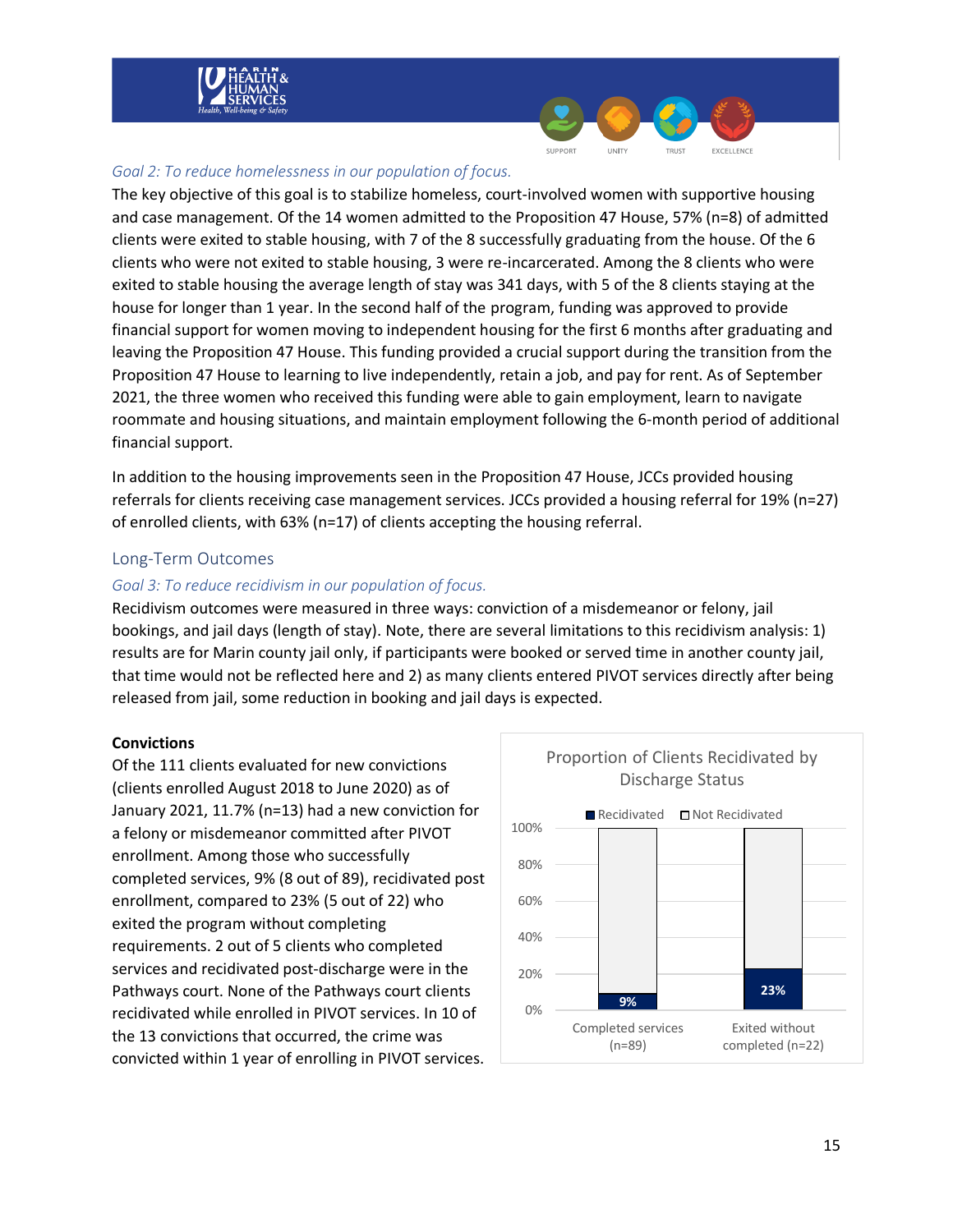



| Recidivism Outcomes by Discharge Status (among clients enrolled between August 2018 - June 2020)      |                                                                    |                                             |                                    |  |  |
|-------------------------------------------------------------------------------------------------------|--------------------------------------------------------------------|---------------------------------------------|------------------------------------|--|--|
|                                                                                                       | <b>Recidivated Pre-</b><br><b>Discharge (During</b><br>Enrollment) | <b>Recidivated</b><br><b>Post-Discharge</b> | <b>Total</b><br><b>Recidivated</b> |  |  |
| Completed services (satisfied court<br>orders) (n=89)                                                 | 3                                                                  | $5*$                                        | $9.0\%$ (n=8)                      |  |  |
| Exited without completed (n=22)                                                                       | 3                                                                  |                                             | 22.7% (n=5)                        |  |  |
| Totals $(n=111)$                                                                                      | 6                                                                  |                                             | $11.7\%$ (n=13)                    |  |  |
| *2 out of 5 clients who completed services and recidivated post-discharge were in the Pathways court. |                                                                    |                                             |                                    |  |  |

*Recidivism: Duration of Time from Enrollment to Commit Date (among clients enrolled between August 2018 – June 2020)*

| ----<br>$3011C$ $-020C$ |                                             |         |                                     |                |  |
|-------------------------|---------------------------------------------|---------|-------------------------------------|----------------|--|
|                         | <b>Count Time</b><br><b>Post-Enrollment</b> | Percent | <b>Count Time</b><br>Post-Discharge | <b>Percent</b> |  |
| 0-6 months              | 6                                           | 46.2%   | 4                                   | 57.1%          |  |
| 7-12 months             |                                             | 30.8%   |                                     | 28.6%          |  |
| $1 - 2$ years           | ∍                                           | 23.1%   |                                     | 14.3%          |  |
| 2+ years                |                                             | 0.0%    | 0                                   | 0.0%           |  |
| Total                   | 13                                          | 100%    |                                     | 100%           |  |

#### **Jail Days and Bookings**

We compared the number of days in Marin County jail 365 days pre- and 365 days post- entry to Proposition 47 services for the 99 clients who had been enrolled for at least 6 months at the time of the analysis. The average number of jails days per client decreased from 70.7 to 34 days. This represents a 51.9% decrease in jail days corresponding to substantial averted costs.

For clients involved in the Pathways courts, JCCs provided assistance obtaining appointments for services requested by the court (e.g., anger management, substance use disorder treatment, mental health services) and JCCs provided support transporting clients to court appointments. As one justice partner shared, the Pathways court and JCC case management treated individuals as people with mental health issues, looking for ways to help them, rather than treating them as criminals. JCC case management for Pathways and non-Pathway's clients also supported clients through other mechanisms, such as securing housing and public benefits, helping to reduce contributing factors to recidivism. This support likely contributed to lower convictions and jail stays post enrollment in services.

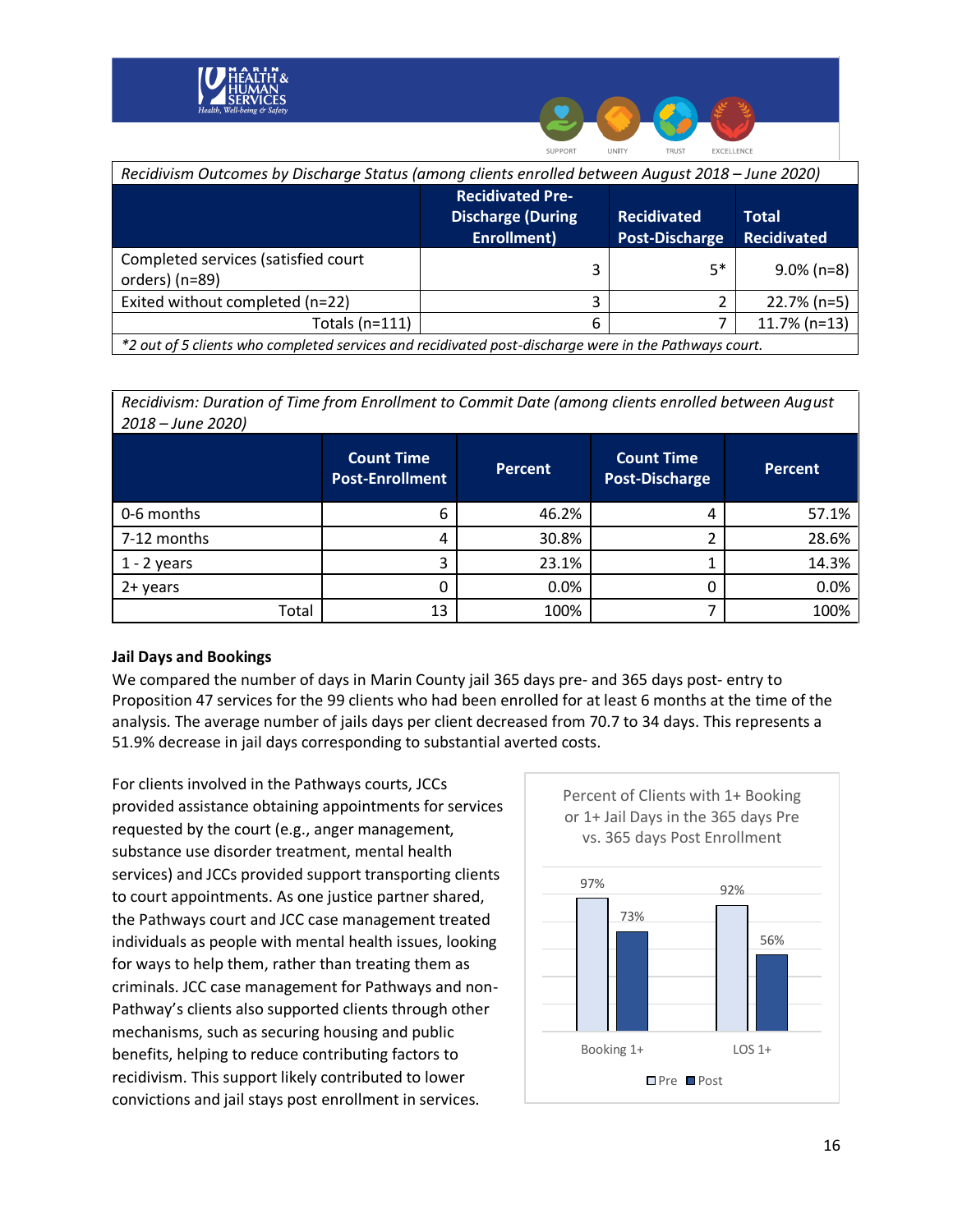

|                          |                              |                         | UNITY<br>SUPPORT                    | EXCELLENCE<br><b>TRUST</b>    |
|--------------------------|------------------------------|-------------------------|-------------------------------------|-------------------------------|
| Time Period (n=99)       | Percent 1+<br><b>Booking</b> | Percent 1+<br>Jail Days | Average Count of<br><b>Bookings</b> | Average LOS in<br>Jail (Days) |
| 365 days pre-enrollment  | 97.00%                       | 91.70%                  | 3.8                                 | 70.7                          |
| 365 days post enrollment | 72.70%                       | 55.60%                  | 2.3                                 | 34.0                          |
| <b>Percent Reduction</b> | 25.1%                        | 39.4%                   | 38.6%                               | 51.9%                         |

 $\bullet$   $\bullet$   $\bullet$ 

## <span id="page-17-0"></span>**DISCUSSION**

## <span id="page-17-1"></span>Barriers & Facilitators to Program Success

During interviews, staff and justice partners were asked about the barriers and facilitators to referring clients to PIVOT services, maintaining client engagement, providing referrals to community resources, and discharging clients back into the community.

#### **Program Barriers:**

Referrals: One of the key challenges, for both JCC case management services and the Women's Proposition 47 House, was the low number of referrals. We attempted to boost referrals through the quarterly local advisory committee, asking for more clients and asking how JCCs could help facilitate referrals. In the second half of the PIVOT program, the JCC case managers and Women's Proposition 47 House began accepting referrals through other community partners, in addition to the initial referrals provided through local justice system partners, including recovery coaches who work for Marin County's Behavioral Health and Recovery Services. While collaborating with justice system partners and expanding referrals from other community sources increased referrals to the program, additional impacts from COVID-19 continued to keep the number of new referrals into the program lower than forecasted in the initial local evaluation proposal.

Client Engagement: Both JCC case managers and the Women's Proposition 47 House experienced some challenges enrolling and retaining clients who were referred to the programs. For clients referred to JCC case managers through community referrals, many clients were looking to receive housing or get public benefits. However, Cohort 1 did not provide funding for housing and the process to get SSI or MediCal was often time consuming and challenging. Not being able to meet the immediate needs of clients, made it more difficult to establish rapport with clients and follow-up with additional services. To meet the housing challenge, JCCs would refer clients to local shelters and in-patient treatment programs, but this only partially met the need. However, Marin County did receive additional funding for housing through Proposition Cohort 2 and we would periodically transfer clients to take advantage of those housing funds. The Proposition 47 House also experienced challenges engaging clients who had been referred. For some women coming directly from jail or from living on the streets, committing to a full year of sobriety at the house was daunting and prohibitive to enrollment. The program responded by shortening the required stay at the house to 6 months, and clarified the house's harm reduction approach, really seeking to support women where they were at in their recovery.

Insurance: For both the JCC Case Managers and Proposition 47 House, being able to serve clients without MediCal expanded the number of clients they could serve and the how soon they could start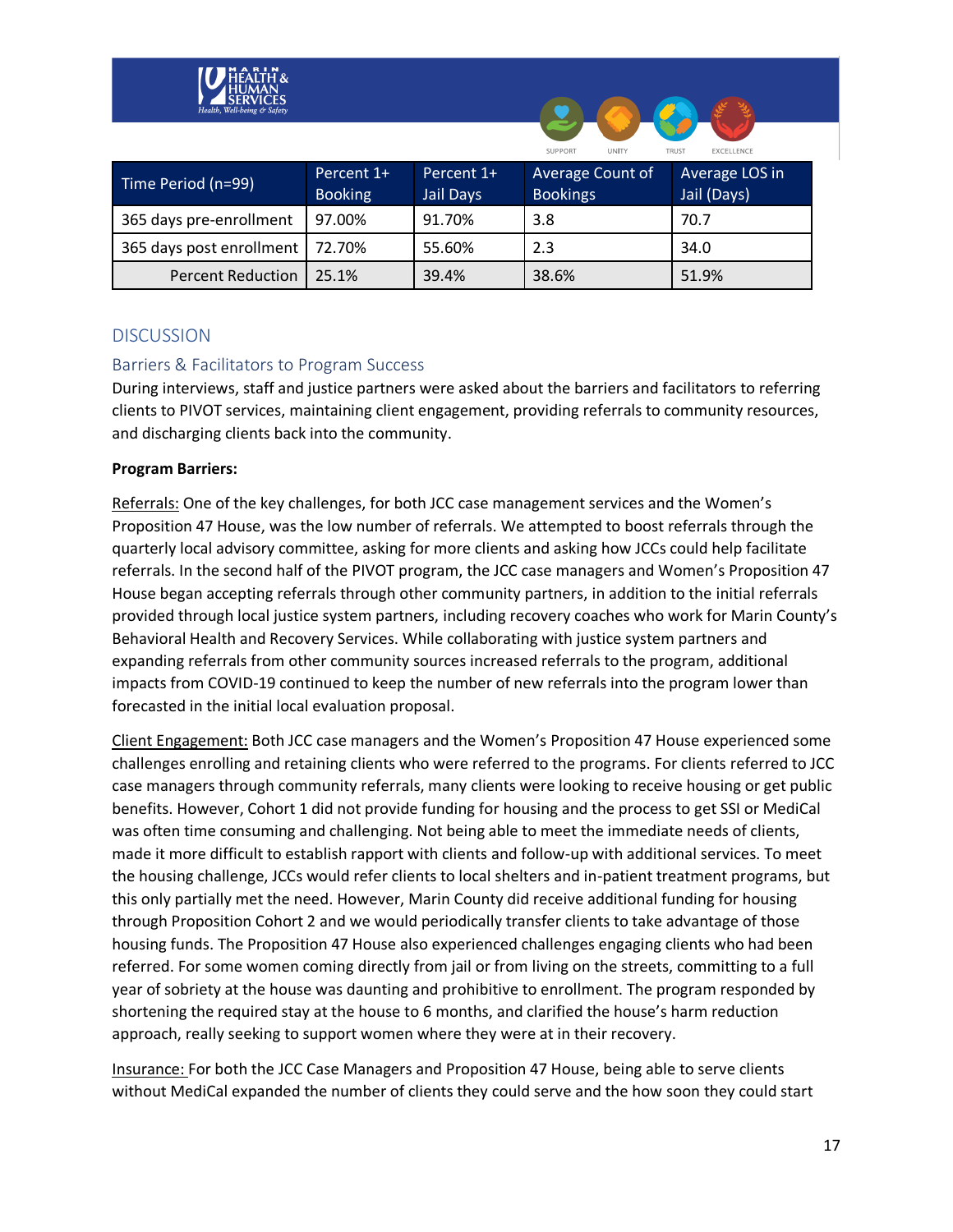

seeing those clients. However, we observed challenges in providing services to these uninsured individuals as we were not able to quickly refer those same clients for services in the community that require insurance. For example, clients at the Proposition 47 House were required to participate in outpatient treatment services, but these services based in the community required individuals to have MediCal to enroll. It could take 3-6 months for clients to gain MediCal in which time they had limited access to services in the community. Staff at the house sought to connect women to Alcoholics Anonymous or Narcotic Anonymous meetings for support, but the waiting period between enrolling into the house and receiving treatment services was often a difficult period for clients.

UNITY

SUPPORT

EXCELLENCE

TRUST

#### **Program Facilitators:**

Collaboration with Community Partners: Expanding both JCC case management and Proposition 47 House services to clients with had criminal justice involvement but not a pending/on-going court case allowed greater collaboration with community partners. These community partners not only became a key source for referring clients to the program, but also providing services to these clients. In this way, Proposition 47 was looped into a larger network of organizations seeking to improve lives of individuals with behavioral health issues and justice-system involvement. One PIVOT staff member mentioned that this network could be strengthened through deepening the integration of the community network of care with justice system partners. For example, when the District Attorney provided a referral to the Proposition 47 House, they would only include a client's criminal history, and no mental health history. It might then take several months of evaluation and working with a client to figure out what their behavioral health diagnosis and needs might be. Having better collaboration between both court partners and community organization would facilitate getting clients the support they need right away.

Low-Barrier Services: one of the key strengths of JCC case management is the low barrier to providing that service. Because JCCs could visit with clients in jail prior to being released, which was not possible for other community organizations that require MediCal eligibility, they could start meeting with clients right away and set up a plan for release. Although clients in the Pathways court were required to obtain and stay engaged with services, facilitated through the JCC, many non-Pathways clients stayed engaged with the case managers who could provide flexible support regardless of insurance status.

#### <span id="page-18-0"></span>Unintended Outcomes

The flexibility of the JCC's work with the Proposition 47 program allowed them to adapt to new challenges and opportunities in the county. When the COVID-19 pandemic began in March 2020, JCCs were activated as emergency workers to outreach to unhoused individuals in the community, many of whom became unhoused for the first time after losing their jobs and housing due to the pandemic. Even once the JCCs were no longer officially deployed as emergency workers (June 2020), they continued direct outreach in the homeless encampments and were able to enroll eligible clients into PIVOT (Cohort 1) and Proposition 47 Cohort 2 services. In early 2021, Marin County launched a Behavioral Health Diversion program focused on offering treatment in lieu of incarceration to people with behavioral health disorders who were charged with criminal offenses. In developing that program, we recognized that eligibility criteria and treatment goals for individuals referred for Diversion were essentially the same as for our PIVOT program. As such, we recognized an opportunity to utilize our JCCs to provide care coordination and support to clients going through the Diversion legal processes.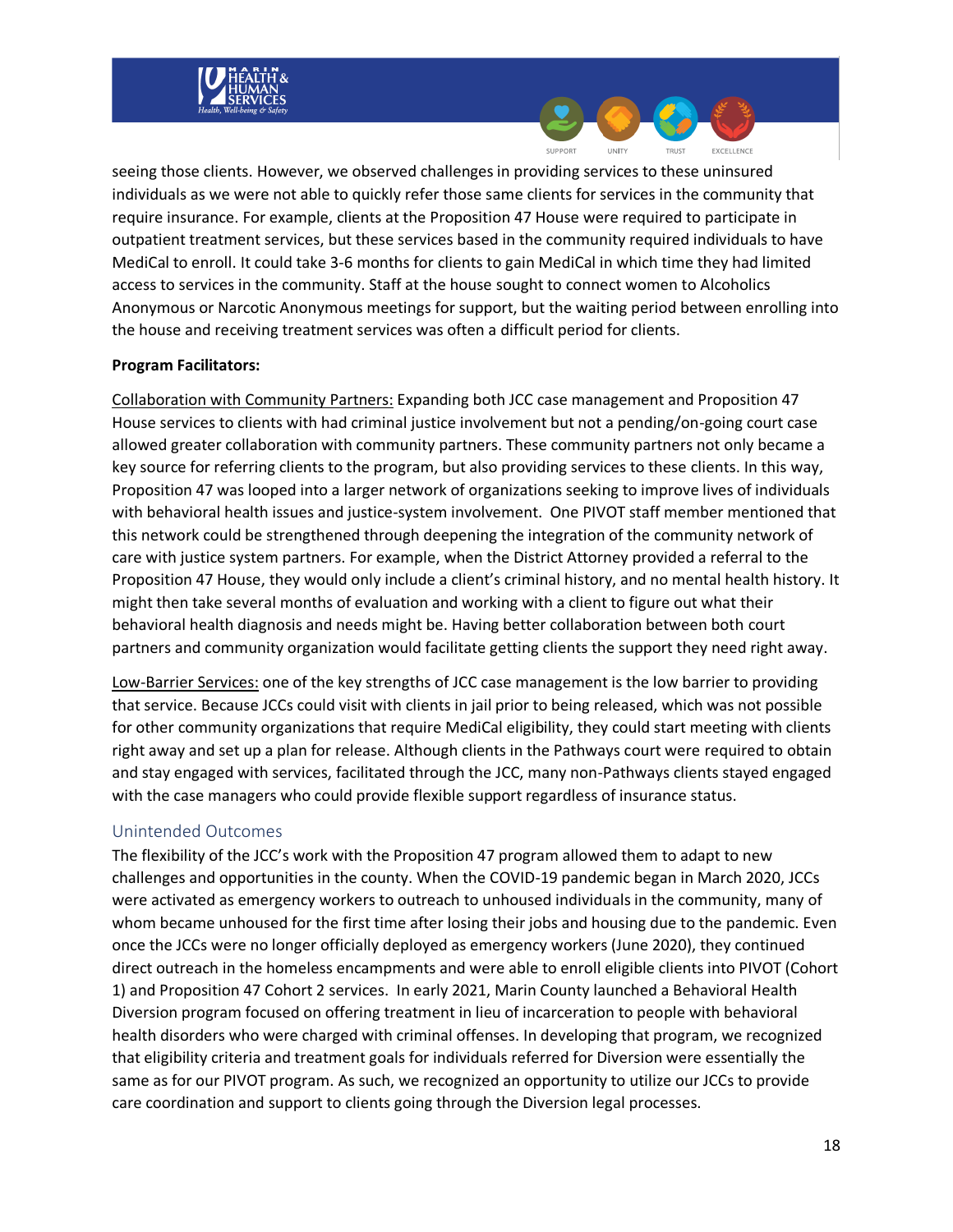



#### <span id="page-19-0"></span>Lessons Learned

The Proposition 47 Cohort 1 program piloted several initiatives in the county for the first time: mental health diversion, building out community support for jail re-entry, and the creation of women's Proposition 47 House. The county continues to build on lessons learned from the Proposition 47 Cohort 1 program, through the Cohort 2 program, expanding Behavioral Health Diversion efforts, and founding a new women's house through MHSA funds. The following lessons learned have been used to inform these efforts of the county moving forward:

Importance of Collaboration between Justice-System Partners, Community Organizations, and Marin BHRS: Making connections across the justice-system partners, community organization, and Marin BHRS, helped to break down silos and create a broader network of support for individuals in the community experiencing homeless, behavioral health challenges, and criminal justice involvement. Moving forward Marin seeks to continue growing these partnerships (such as Cohort 2's partnership with the Novato Police Department) to proactively reach out to members of the community to provide services and connect to the resources that they need.

Clients Engage in Services Even When Not Required: Both JCC Case Management and the women's Proposition 47 House started with more direct court involvement (Pathways Court for JCC Case Management and District Attorney Referrals for Prop 47 house) and moved towards receiving more community and jail re-entry referrals for clients who had previous justice involvement but did not necessarily have an active court case. There were fewer mandatory requirements for clients to participate. Some clients benefitted for the structure and requirements of the court, while others met the requirements needed to avoid jail time and then returned to previous behaviors. Although engagement was difficult for some clients when it was not required, other clients thrived when no longer required to participate in services. These experiences demonstrate that although PIVOT services partnered well with the court system, individuals still found PIVOT services helpful even if not required by a judge or District Attorney.

Importance of Housing: During interviews, multiple case managers shared how the challenges in developing rapport with clients and retaining client engagement when case managers were not able to quickly connect clients to the services they need, especially immediate housing. Providing funds, even for transitional or short-term housing, provides a substantial benefit for stabilizing clients, developing trust with the case management system, and connecting clients with services in the community.

Broaden Definition of Success: Although measuring long-term outcomes like independent living, fulltime employment, and reduction in recidivism are one important measure of program success, interviews with partners, staff, and clients provided an expanded definition of success. Staff shared stories of clients who got onto medication through Pathways court and began smiling again and felt pride in their progress, clients who were willing to engage in substance use treatment for the first time, clients who maintained the longest period of sobriety that they had experienced in the last two years, and clients who were able to leave domestic violence situations and receive safer housing. Documenting these stories through staff and client interviews helps to highlight the broader impact of the PIVOT services on the lives of the individuals who participated in services. For future programs we will continue